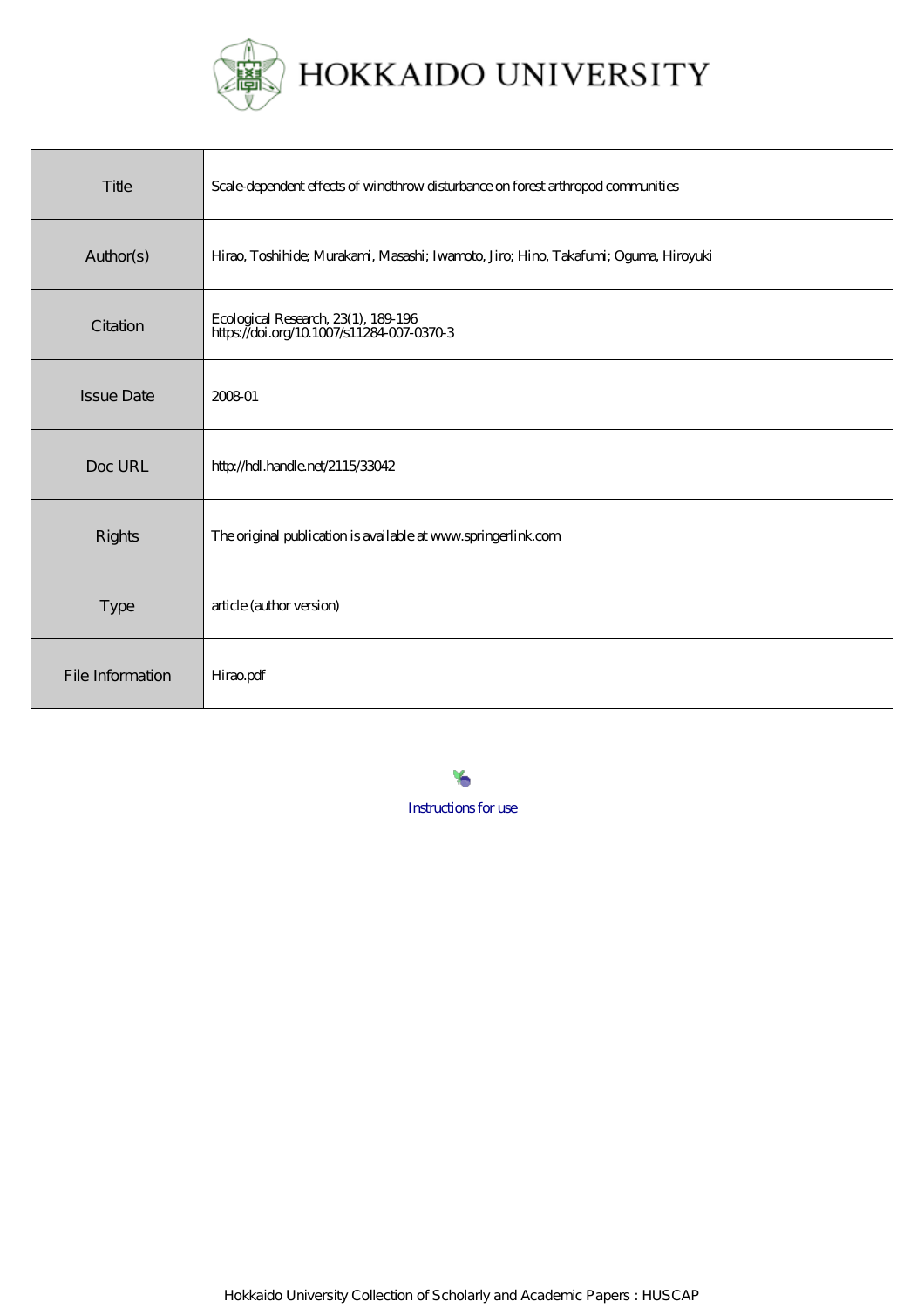| Title: |
|--------|
|        |

| $\overline{2}$ | Scale-dependent effects of windthrow disturbance on forest arthropod communities        |
|----------------|-----------------------------------------------------------------------------------------|
| 3              |                                                                                         |
| 4              | Authors:                                                                                |
| 5              | Toshihide Hirao, Masashi Murakami, Jiro Iwamoto, Hino Takafumi and Hiroyuki Oguma       |
| 6              |                                                                                         |
| 7              | Affiliations and addresses:                                                             |
| 8              | Toshihide Hirao, Masashi Murakami and Hino Takafumi                                     |
| 9              | Tomakomai Research Station, Hokkaido University Forests, Tomakomai, Japan               |
| 10             | Jiro Iwamoto                                                                            |
| 11             | Institute of Low Temperature Science, Hokkaido University, Sapporo, Japan               |
| 12             | Hiroyuki Oguma                                                                          |
| 13             | Center for Global Environmental Research, National Institute for Environmental Studies, |
| 14             | Tsukuba, Japan                                                                          |
| 15             |                                                                                         |
| 16             | Address correspondence to:                                                              |
| 17             | Toshihide Hirao, Tomakomai Research Station, Hokkaido University Forests, Takaoka,      |
| 18             | Tomakomai, Hokkaido 053-0035, Japan                                                     |
| 19             | E-mail: hirao@fsc.hokudai.ac.jp; Tel: +81-144-33-2171; Fax: +81-144-33-2173             |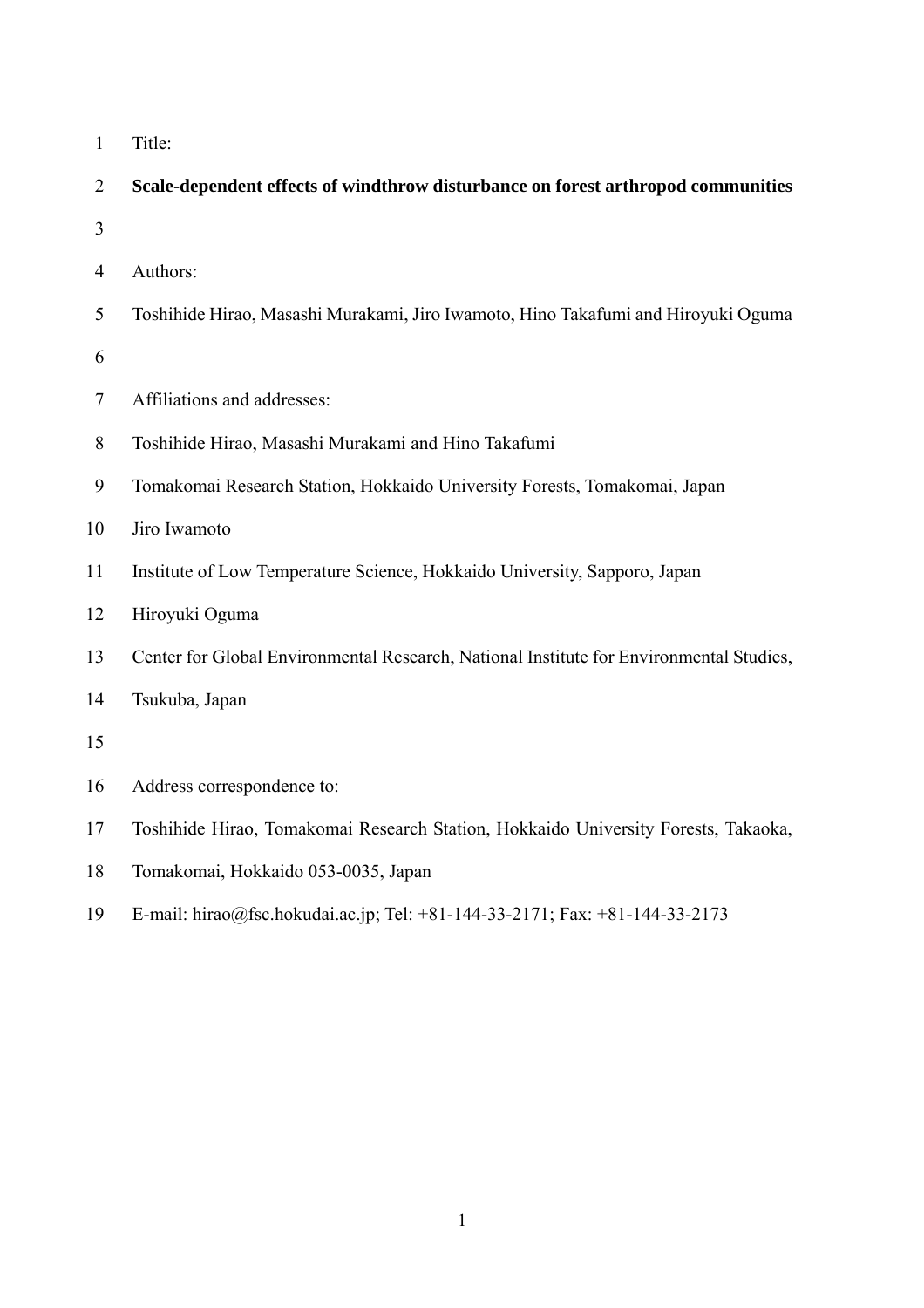**Abstract** The effect of disturbance on local communities may operate via a spatial landscape context. We examined the scale-dependent effects of windthrow disturbance caused by a large typhoon on three arthropod communities in a temperate forest of Japan. Canopy arthropods were collected by beating foliage, forest-floor arthropods were collected by sweeping the vegetation, and flying arthropods were collected in Malaise traps. To assess the "functional spatial scale" at which arthropods responded to tree-fall disturbance, the gap rate was quantified at different spatial scales by sequentially enlarging the radius of a circular landscape sector by 10 m from 10 to 500 m. We then analyzed the responses of order richness and abundance to the gap rate for each arthropod community. The spatial scale of the significant best-fitting model, which was selected from the models fitted to the gap rate at stepwise spatial scales, was regarded as the arthropod-specific functional spatial scale. Arthropod order richness was not dependent on the gap rate. In contrast, arthropod order abundance depended significantly on the gap rate in many orders, but varied in the response direction and functional spatial scale. These order-specific, scale-dependent responses to tree-fall gaps would complicate interactions among organisms, leading to complex community organization. An understanding of the spatial processes that link the use of space by organisms with the spatial scale at which ecological processes are experienced is required to elucidate the responses of populations, communities, and biotic interactions to disturbances in a spatial landscape context. 1 2 3 4 5 6 7 8 9 10 11 12 13 14 15 16 17 18 19 20

21

22 23 **Keywords** Arthropod diversity, Environmental heterogeneity, Functional spatial scale, Scale dependence, Tree-fall gap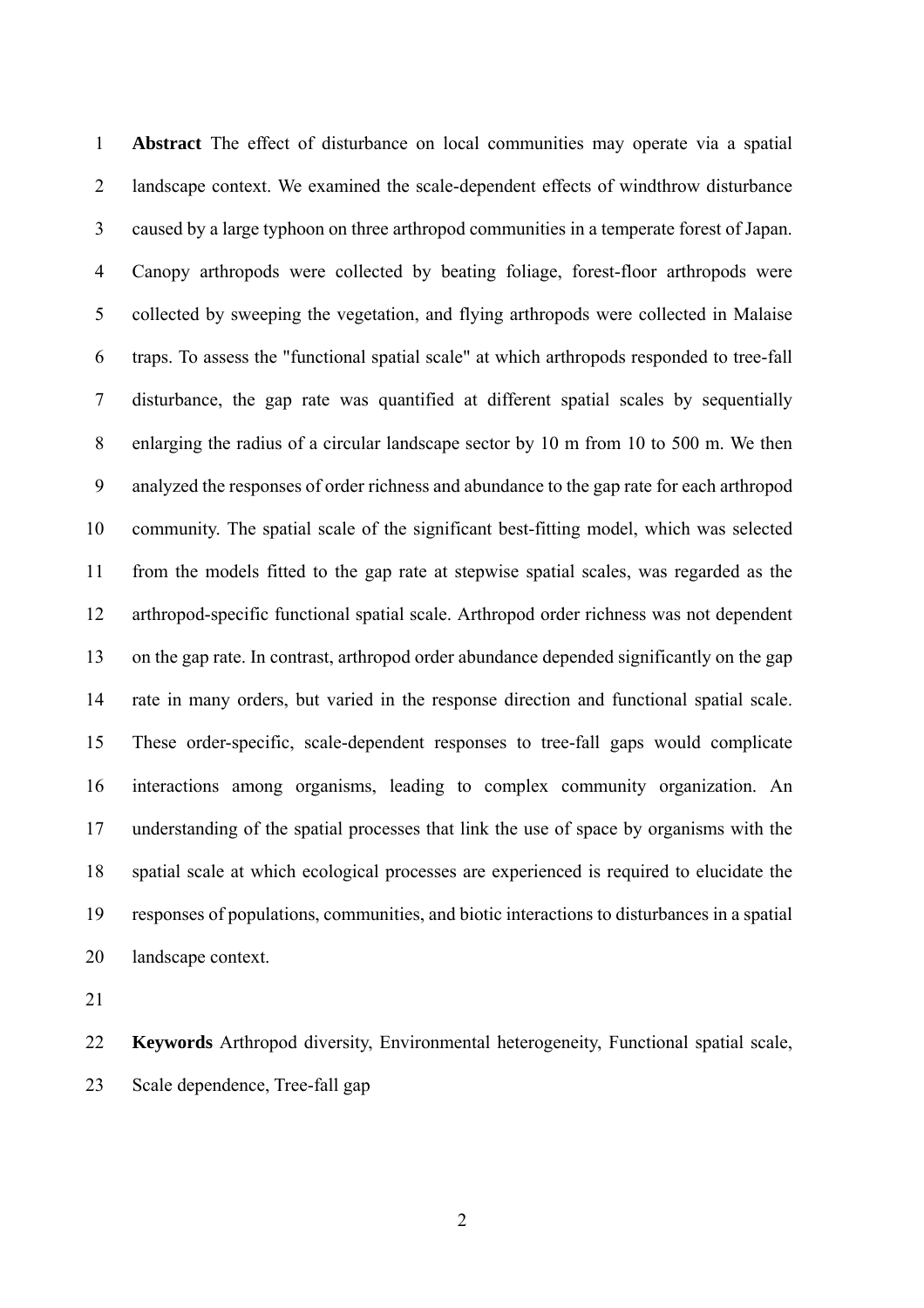## 1 **Introduction**

2

3 4 5 6 7 8 9 10 11 12 13 14 In recent years, the effects of spatial heterogeneity on population and community dynamics have been increasingly recognized (Kareiva 1990; Turner and Gardner 1991; Polis et al. 1997; Hutchings et al. 2000). In a heterogeneous environment, the landscape context, such as the area, spatial arrangement, and connectivity of habitats, potentially affects local species abundance, biotic interactions, and thus, community structure (Kareiva 1990; Kareiva and Wennergren 1995; Pickett and Cadenasso 1995; Roland and Taylor 1997; Gonzalez et al. 1998; Thies and Tscharntke 1999). Because organisms use various cues to locate favorable habitats and differ in their dispersal abilities, the habitat heterogeneity of a landscape may affect different species differently, resulting in spatial variation in community structure and species abundance via interactions among species with different habitat requirements (Holt 1996; With et al. 1999, 2002; Steffan-Dewenter et al. 2002; Thies et al. 2003, 2005).

15 16 17 18 19 20 21 22 23 24 Disturbances, such as fire and grazing in grasslands (e.g., Joern 2005), wave action in rocky intertidal zones (e.g., Smith and Witman 1999), and flooding in streams (e.g., Parsons et al. 2005), are the principal factors creating and maintaining habitat heterogeneity in a landscape. In forest ecosystems, windthrow disturbance, even if not catastrophic, is one of the major agents generating a mosaic of heterogeneous habitat patches at various spatial scales (Sinton et al. 2000; Kramer et al. 2001, 2004). Canopy gaps caused by windthrow disturbance can occur in a variety of sizes, from single fallen trees to large-scale blowdowns (Schowalter and Ganio 1999). Because such disturbance patches are located within a continuous broader landscape in a forest ecosystem, the occurrence and abundance of animals in these new habitat patches can be strongly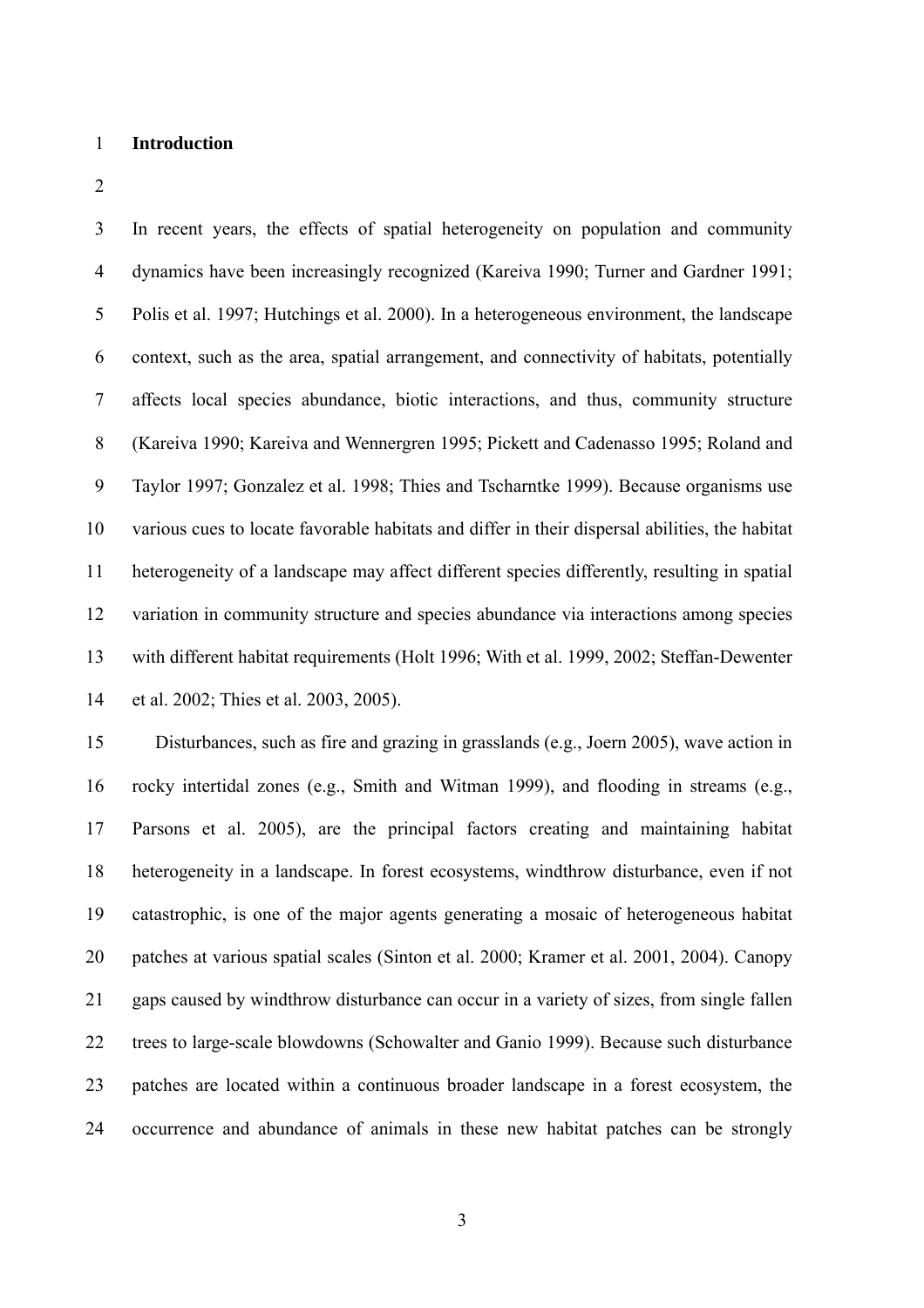1 2 3 4 5 6 7 8 9 10 affected by the location of patches within the surrounding forest mosaic (Steffan-Dewenter et al. 2002; Thies et al. 2003, 2005). Windthrow disturbance in forests should affect the inhabitants and their interactions in a spatial context (Pascual and Guichard 2005). Gaps created by windthrow disturbance can strongly influence the distribution and abundance of forest arthropods (Schowalter and Ganio 1999; see also Schowalter et al. 2005). A single fallen tree can degrade a habitat for some canopy arthropod species, whereas a gap created by multiple fallen trees can serve as a favorable patch for some grassland arthropod species. However, arthropods may live in a more fine-grained world in general; some herbivores select specific host-plant foliage, and the distributions of some flying insects can be affected by microhabitat light conditions.

11 12 13 14 15 16 17 18 19 20 21 22 We analyzed the variation in the order richness and abundance of three arthropod communities, i.e., canopy, forest-floor, and flying arthropods, in a northern deciduous forest to evaluate the scale-dependent effects of windthrow disturbance on these communities. Order richness and abundance were analyzed separately for the three arthropod communities because this taxonomic grouping, based on biological and ecological criteria, is suitable for detecting the sensitivity of species groups to forest gap creation. First, we evaluated the hypothesis that the spatial scale experienced by the arthropod communities and assemblages within each order depends on their ecological traits and trophic level, which create "functional spatial scales" (Thies et al. 2003, 2005) at which organisms respond to landscape patchiness. We then tested the significance of the response of order richness and abundance to the variation in forest gaps at the functional spatial scales.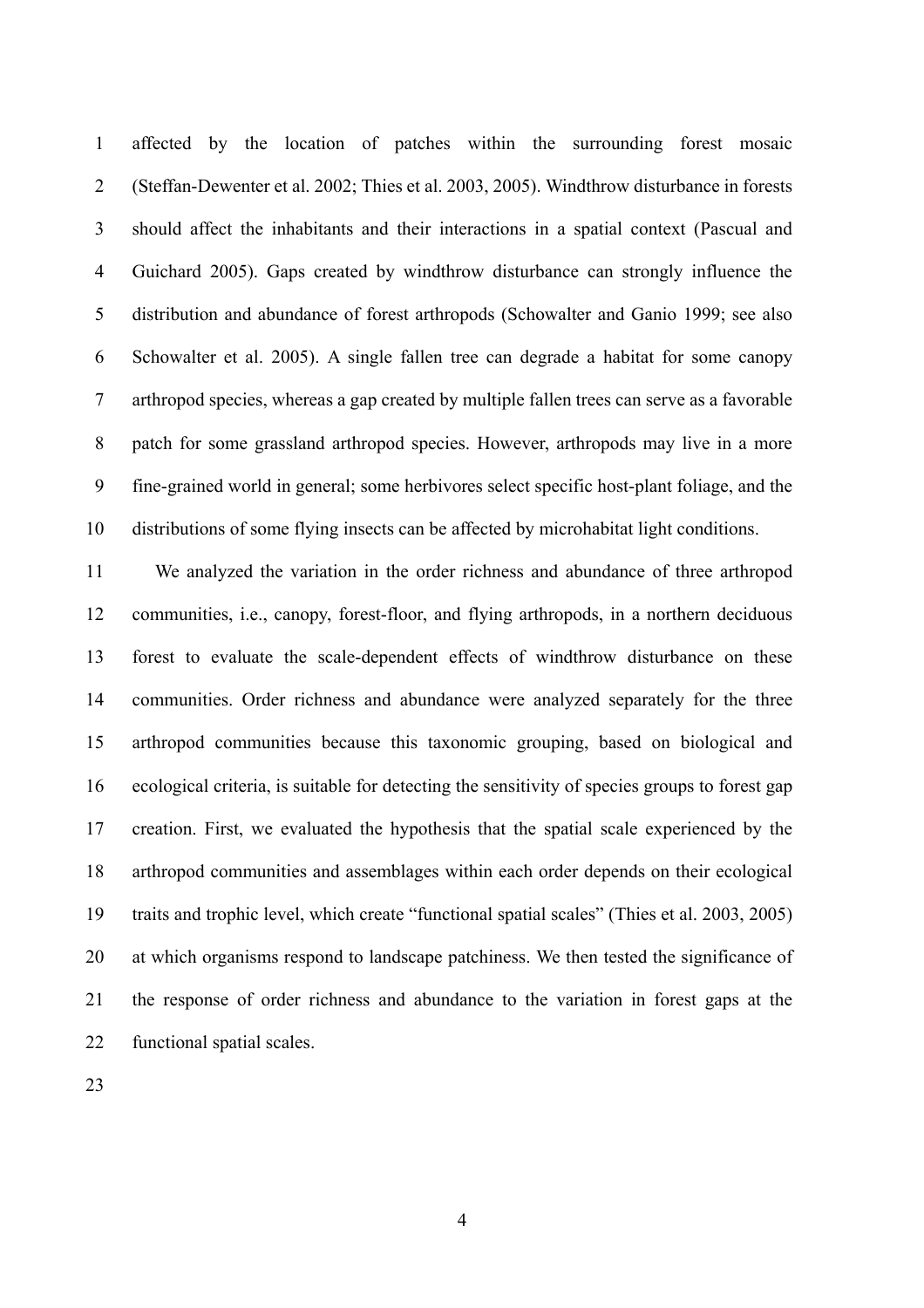1 **Methods** 

2

- 3 Study site
- 4

5 6 7 8 9 10 11 The study was conducted in a temperate deciduous forest of the Tomakomai Experimental Forest (TOEF; 42°43' N, 141°36' E; ca. 30–90 m asl), Hokkaido, Japan. This cool–temperate forest received 1161 mm of precipitation annually and experienced an average annual temperature of 5.6°C. Oak (*Quercus crispula*), maple (*Acer mono*), and linden (*Tilia japonica*) dominated the forest. The canopy ranged from 15 to 25 m in height, and saplings of the dominant tree species grew on the forest floor. Deciduous trees broke bud in early to mid-May and shed leaves in late October.

12 13 14 15 16 17 18 On 8 September 2004, about a year before the survey period, a destructive typhoon (no. 18, "Songda") hit Hokkaido Island, Japan, causing widespread tree damage. Based on a part of aerial survey conducted in the TOEF, the damage was mapped to roughly 20% of the total area, and the creation of many canopy gaps 10–100 m in diameter was noted (Fig. 1). Typhoon events at this scale are relatively rare, occurring in Hokkaido only once or twice a century. Therefore, the 2004 typhoon provided a unique opportunity to examine the effects of typhoon damage on forest ecosystems and wildlife communities.

19

20 Quantifying windthrow disturbance

21

22 23 24 A remotely sensed vegetation index was used to assess the magnitude of windthrow disturbance. The normalized difference vegetation index (NDVI) is a measure of greenness calculated from the reflectance of near-infrared and red portions of the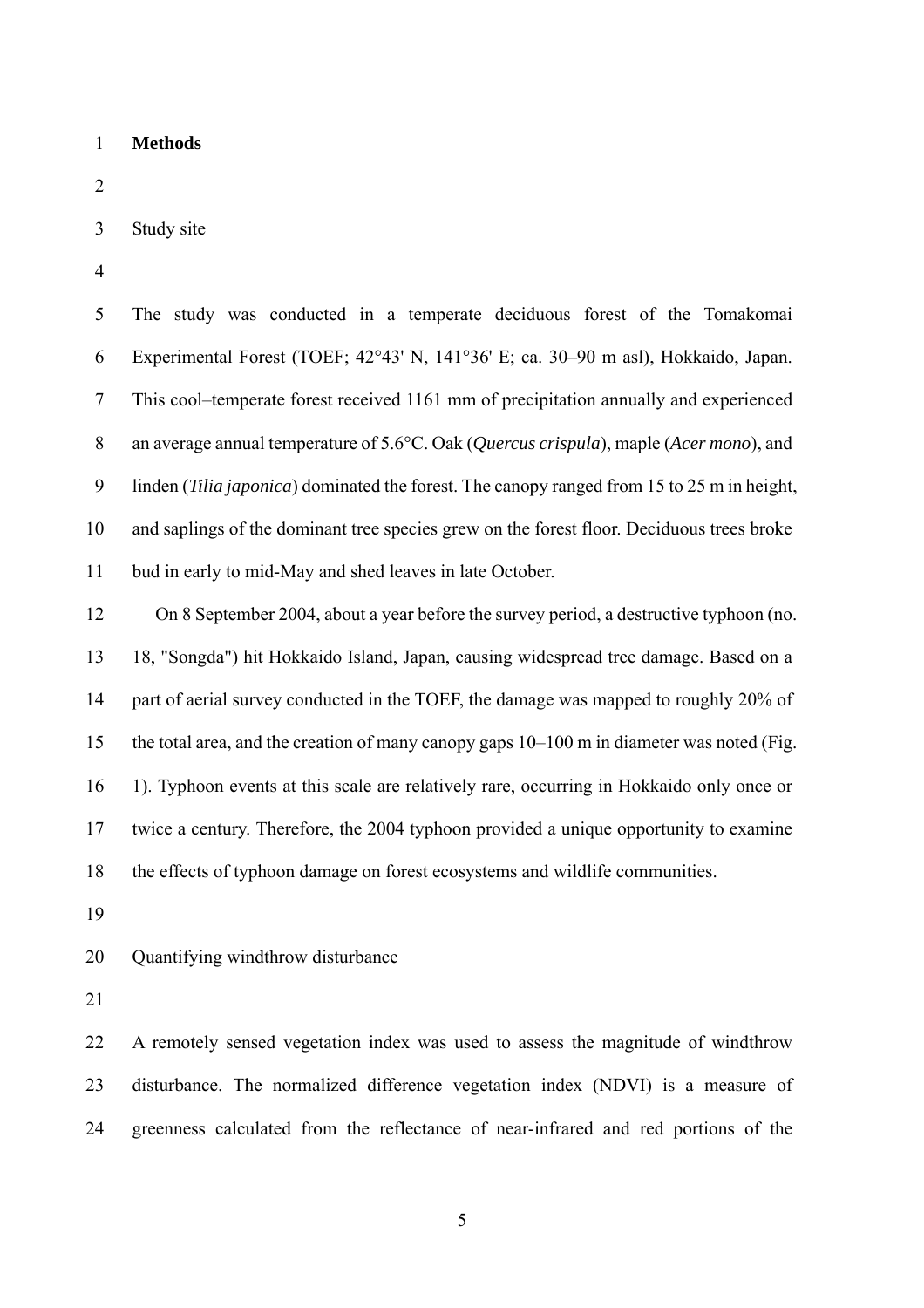electromagnetic spectrum. This index is positively correlated with total green biomass (cf., Pettorelli et al. 2005). We used aerial photographs taken during 20–22 September 2004, just after the typhoon, but before leaf fall, to calculate the NDVI/ $m^2$  in the TOEF. 1 2 3 4 5 6 7 8 9 Apart from the calculation of NDVI, the total gap area within the TOEF was roughly estimated at 20% using parts of optical-wavelength aerial photographs. The 20% quantile in the distribution of calculated NDVIs was defined as the threshold for the gap band, i.e., unit squares with NDVI less than the threshold were regarded as gaps. Thirty points were chosen along the whole gradient of disturbance rate assessed using NDVI (Fig. 1a) for secondary broad-leaved forests in the TOEF.

10 11 12 13 14 15 16 17 18 19 20 21 22 To determine the functional spatial scale for each group of arthropods, the effect of windthrow disturbance on order richness and abundance in arthropod communities was analyzed at nested spatial scales (Fig. 1b). The disturbance rate was calculated as the percentage of gap area within a given radius, which was increased successively by 10 m from 10 to 500 m from the center of each survey plot. The disturbance rate around each point varied greatly at relatively small spatial scales, ranging from approximately 0 to 80% at radii of 10 to 100 m. These values were similar to the gap sizes in the forest. When the radius was increased successively to 500 m, the disturbance rate converged to approximately 20%, which corresponded to the average disturbance rate within the forest (Fig. 2). Calculations to quantify windthrow disturbance were performed using the Geographical Information System software Arc GIS 9.0 (Environmental System Research Institute, Redlands, California, USA, 2004) and ERDAS Imagine8.7 (Leica Geosystems GIS & Mapping, Atlanta, Georgia, USA, 2004).

23

24 Arthropod sampling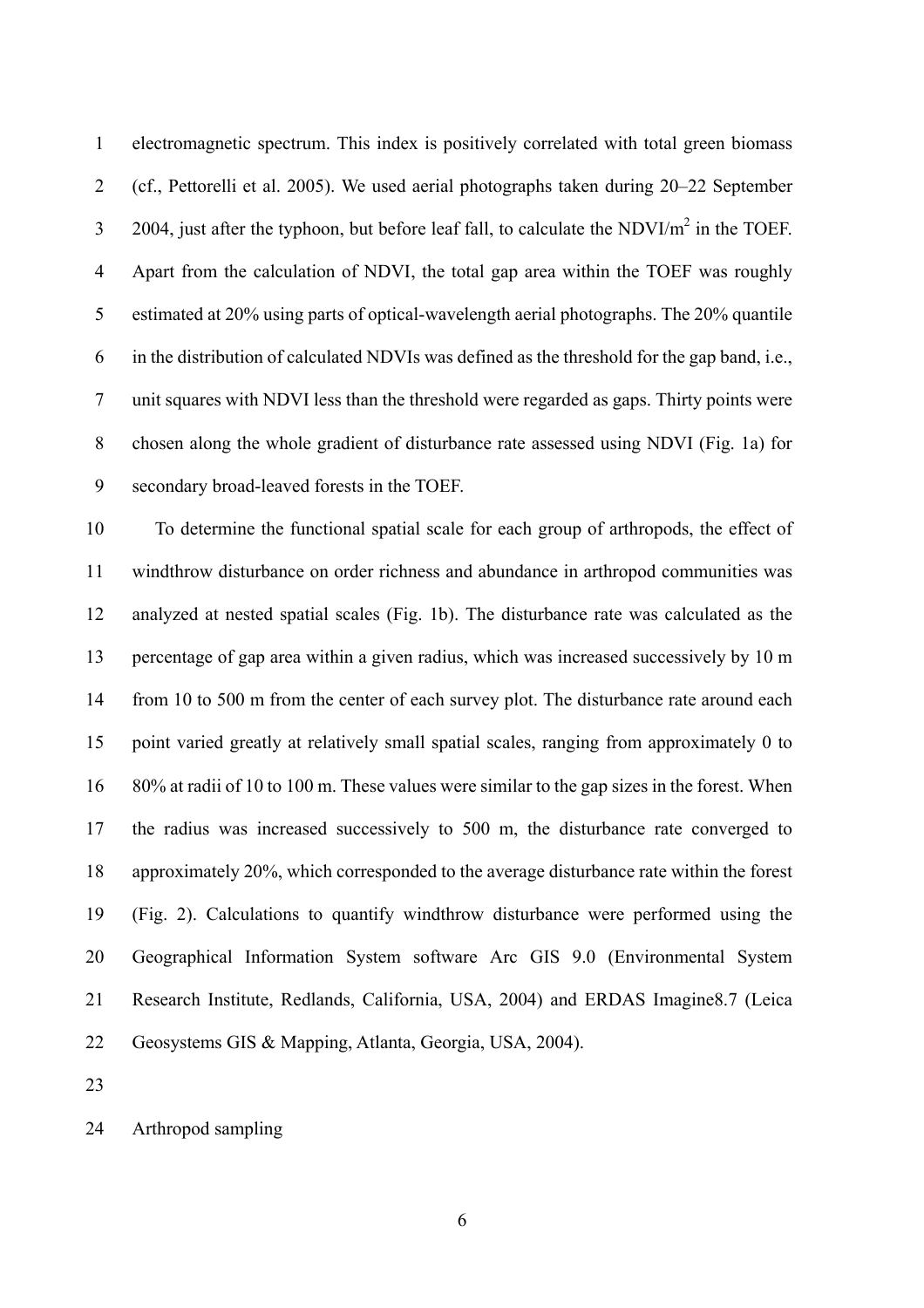2 3 4 5 6 7 8 9 10 11 12 13 Arthropods were sampled at 30 plots (Fig. 1a) using three different collection methods. Canopy arthropods were sampled by beating the foliage, arthropods in the forest-floor vegetation were sampled by sweeping, and flying arthropods were sampled using Malaise traps. Beating and sweeping were conducted in a 20-m<sup>2</sup> quadrat placed in the center of an area where the canopy and understory vegetation was relatively uniform. Beating was carried out at each plot once during 22–31 July 2005, on the foliage of randomly selected trees (<3 m in height) as many as possible for 20 min in each plot. Sweeping was conducted on the same dates as beating. The all-around forest floor in each plot was swept using a 0.5-mm mesh insect net for 20 min. Malaise traps were set 1 m above the ground on one corner of each quadrat. The traps were open simultaneously at all plots for 3 days from 16 to 18 July 2005. All arthropod samples were stored in 70% ethanol and sorted to order.

14

15 Statistical analysis

16

17 18 19 20 21 22 23 24 The effects of windthrow disturbance on order richness and abundance for the three arthropod communities were analyzed using generalized linear models (GLM; McCullagh and Nelder 1989) and the log link function, assuming a Poisson error structure in richness and a negative-binomial error structure in abundance. To assess the order-specific spatial scale at which each arthropod order responded to windthrow disturbance, the best-fitting model was selected from the models fitted to disturbance rate data at stepwise spatial scales based on the Akaike information criterion (AIC). The spatial scale (the radius from each survey plot) was increased stepwise from 10 to 500 m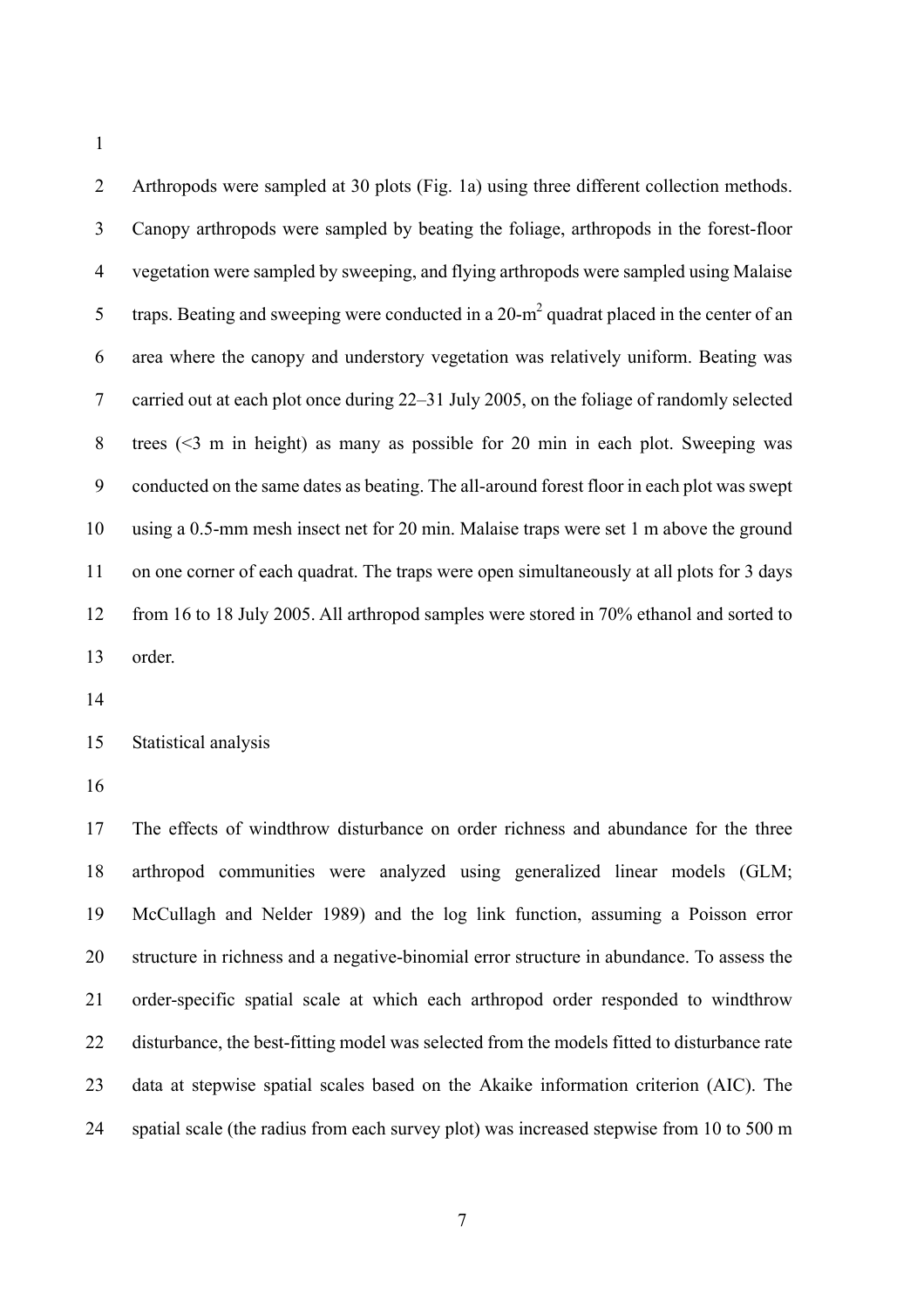1 2 3 4 5 6 7 at 10-m intervals. Scales <10 m in radius were not considered in the analysis because arthropods were sampled within a 10-m radius area. The likelihood ratio between the null model (response is independent of disturbance), and the best-fitting model was tested to determine the significance of the disturbance effect. Arthropod orders with less than five individuals in total were excluded from the abundance analyses. All analyses were performed in the R environment for statistical computing (R Development Core Team 2005).

- 8
- 9 **Results**
- 10

11 12 13 14 15 16 17 18 In total, 3129 individuals from 15 orders were collected by beating, 18,652 individuals from 15 orders by sweeping, and 5329 individuals from 14 orders in Malaise traps. For arthropod order richness, the best-fitting model was selected at a spatial scale of 80 m in radius for communities sampled by sweeping and with Malaise traps, but only 10 m in radius for that sampled by beating (Fig. 3). However, the likelihood-ratio test revealed no significant dependence of arthropod order richness on disturbance rate for any community ( $P = 0.416$  for beating,  $P = 0.318$  for sweeping, and  $P = 0.409$  for Malaise trap).

19 20 21 22 23 24 A significant dependence of order abundance on disturbance rate was detected for several arthropod orders in the three communities. The abundance of 7 of 13 orders sampled by beating (Opiliones, Araneae, Isopoda, Lithobiomorpha, Collembola, Hymenoptera, and Coleoptera), 5 of 12 orders sampled by sweeping (Araneae, Psocoptera, Hemiptera, Hymenoptera, and Lepidoptera), and 4 of 10 orders sampled using Malaise traps (Araneae, Dermaptera, Hymenoptera, and Lepidoptera) significantly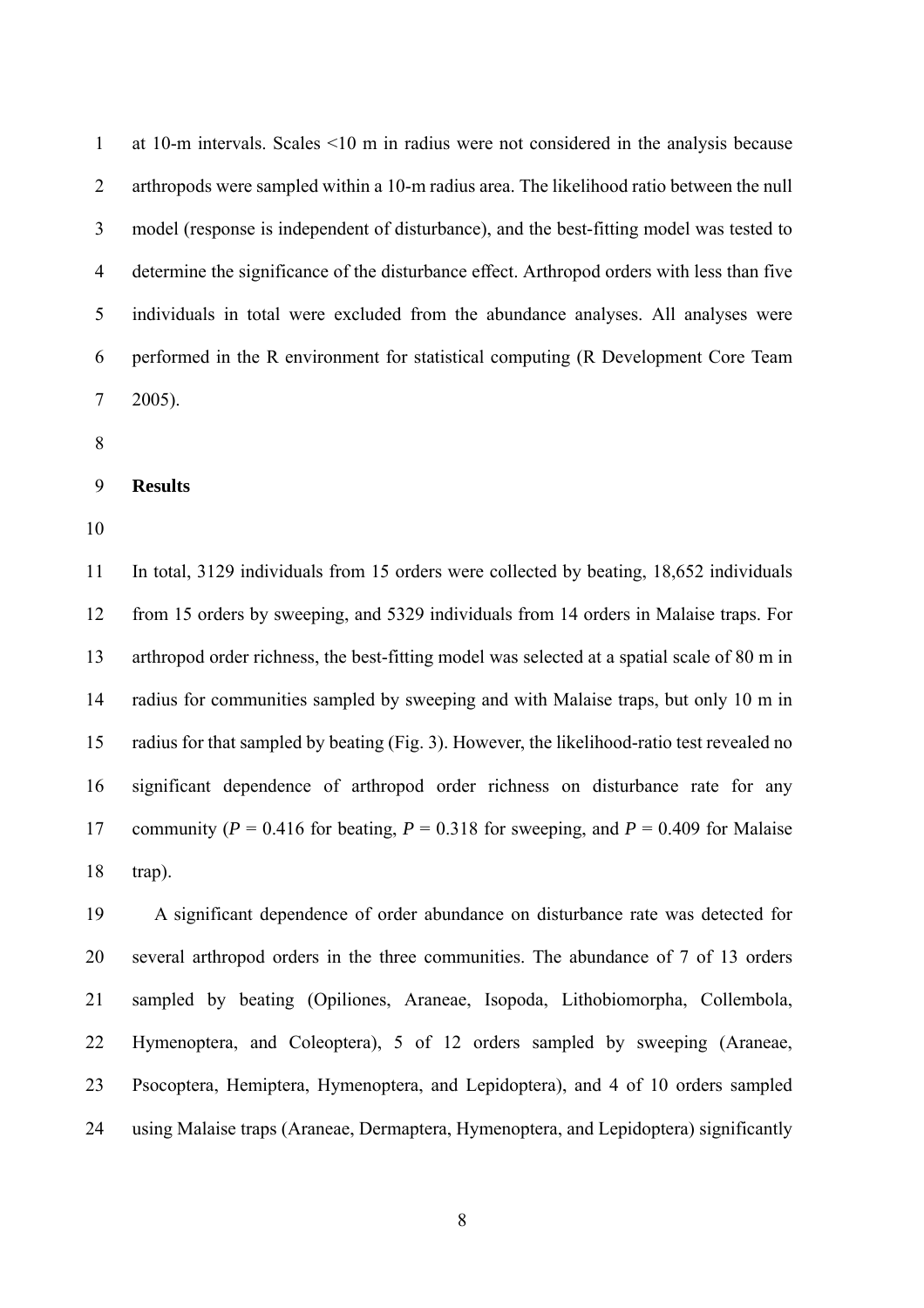1 2 3 4 5 6 7 8 9 10 11 depended on the disturbance rate, but the direction of the effect of windthrow disturbance (i.e., positive or negative) was highly variable (Table 1). The most effective spatial scale for this dependence varied among orders and among communities (Table 1). For arthropods sampled by beating or sweeping, orders with significant responses showed negative responses to disturbance rate at small spatial scales, and positive responses at large scales. For arthropods sampled using Malaise traps, all orders with significant responses showed positive responses and to disturbance rate at an intermediate scale. In four dominant orders (Coleoptera, Diptera, Lepidoptera and Hymenoptera), the collected individuals were classified into four guilds based on the food habits and dispersal ability, and then the percentage abundance of each guild to total abundance of the order was calculated (Appendix).

12

## 13 **Discussion**

14

15 16 17 18 19 20 The responses of arthropod communities to the windthrow disturbance were unclear in terms of order richness, but were evident in the abundance of individuals within each order; a significant relationship was observed between order abundance and disturbance rate for some orders. However, the direction of the response and the spatial scale at which the abundance was best explained by the disturbance rate varied among orders and among the three communities, even for the same order.

21 22 23 24 Arthropods were sampled using three different methods, i.e., beating, sweeping, and Malaise traps, which targeted canopy dwelling, forest-floor-vegetation dwelling, and flying forest arthropod communities, respectively. Because the species composition of the same order should vary among the communities sampled using these three methods,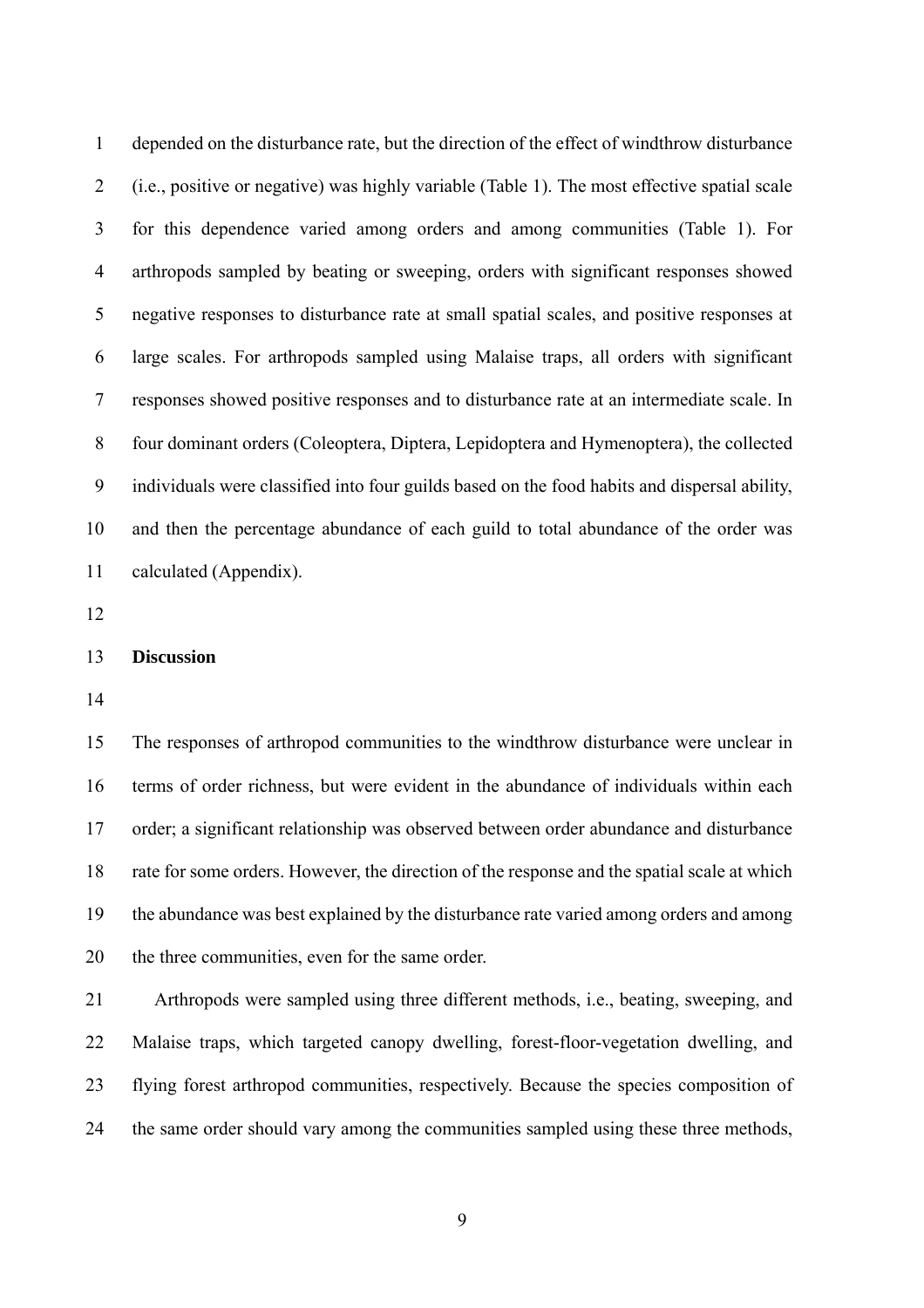the response of order abundance to the disturbance rate could be variable in direction and functional spatial scale. The responses to disturbance rate were positive in Hemiptera (sweeping), Coleoptera (beating), and Lepidoptera (sweeping and Malaise trap). These orders consist solely or largely of herbivores (see Appendix). An increase in their populations at sites disturbed by windthrow may be attributable to increased primary production caused by improved light conditions in tree-fall gaps. Although Schowalter and Ganio (1999) reported that the abundance of herbivores was reduced in severely disturbed forest (by hurricane) compared to intact forest, we found the opposite. This discrepancy may have occurred because the windthrow disturbance caused by the typhoon was not as catastrophic as that caused by the hurricane. In contrast, the abundance of individuals in carnivorous orders, i.e., Araneae (beating and sweeping), Hymenoptera (beating and sweeping), and Lithobiomorpha (beating), was negatively correlated with the disturbance rate. Because the Hymenoptera collected by beating and sweeping were mainly ants, these orders represent wingless arthropods with relatively sessile modes of life (see Appendix); Araneae and Lithobiomorpha are also wingless and relatively less mobile. The mobility of organisms is expected to affect the variation in their populations caused by habitat fragmentation (Ribas et al. 2005). The lower mobility of wingless versus winged organisms may cause a population size reduction in forest gaps because of low migration ability, although an alternative explanation that those wingless carnivores may prefer closed habitats such as fragmented forests to open one is possible. These opposing responses of herbivores and carnivores to windthrow disturbance, i.e., positive in the former, but negative in the latter, suggest the following consequences: herbivore populations would further increase under the relaxed predation pressure, and trophic interactions in the arthropod community would become unbalanced in strongly 1 2 3 4 5 6 7 8 9 10 11 12 13 14 15 16 17 18 19 20 21 22 23 24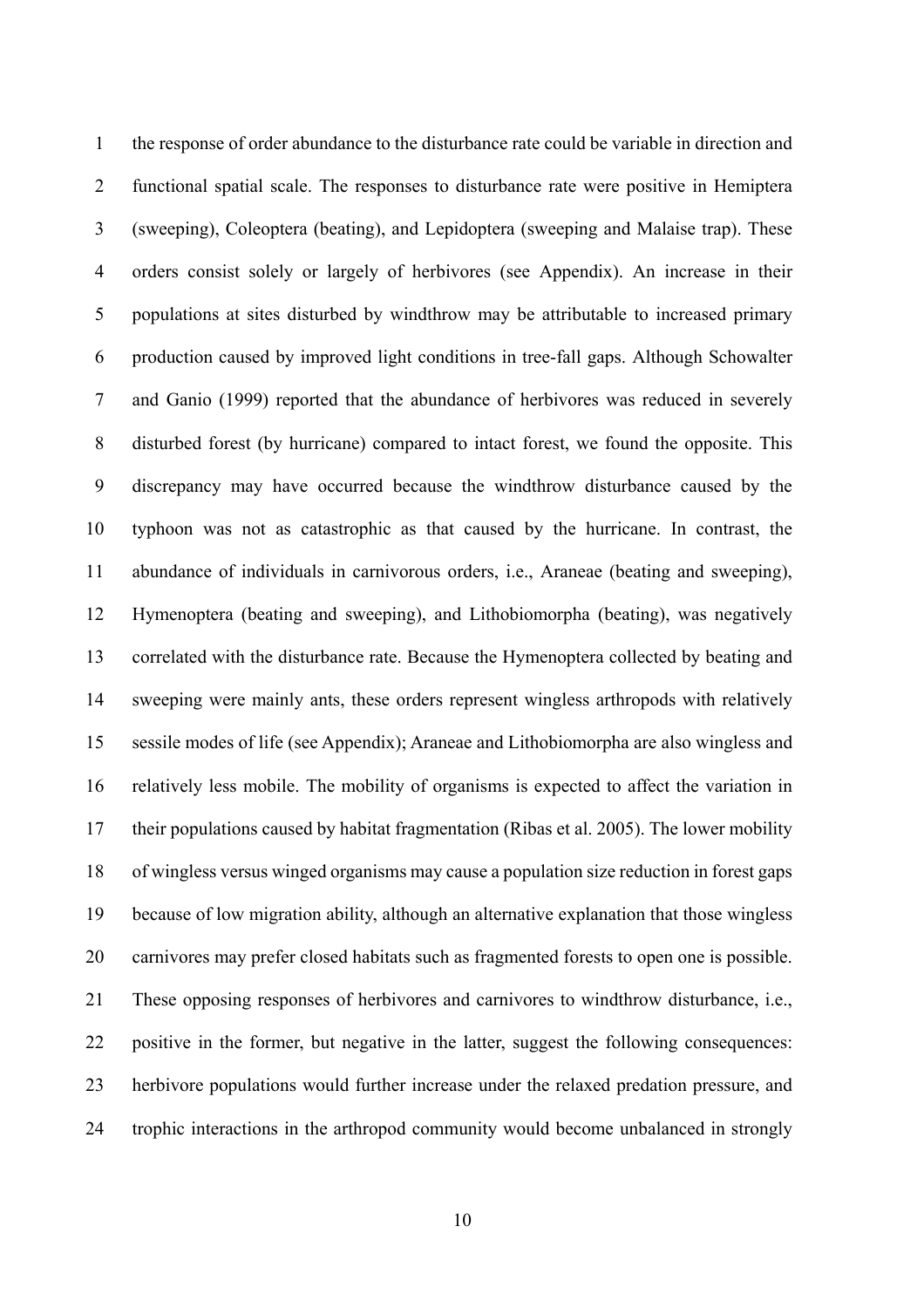1 disturbed areas.

2 3 4 5 6 7 8 9 10 11 12 13 14 15 Araneae and Hymenoptera from Malaise traps responded positively to the disturbance rate. Araneae may have been attracted to the Malaise traps. However, the Hymenoptera specimens collected in Malaise traps were composed of highly mobile wasps or parasitoids (see Appendix), which may respond to changes in herbivore abundance. In all three arthropod communities, Araneae and Hymenoptera, as the two major predator orders, were most sensitively affected by disturbance in the spatial context. This also supports the general view that higher trophic levels should be more susceptible to disturbance (Kruess and Tscharntke 1994, 2000; Holt et al. 1999). Diptera consistently showed no significant response to windthrow disturbance in the three communities, suggesting that this taxon was too ubiquitous to vary in response to windthrow disturbance at the order level. The significant responses of detritivores, such as Opiliones (beating), Isopoda (beating), Collembola (beating), and Psocoptera (sweeping), were uninterpretable in terms of their direction, although Schowalter and Ganio (1999) reported that detritivores were less abundant in tree-fall gaps.

16 17 18 19 20 21 22 23 24 The defined functional spatial scale also varied among arthropod orders, partly reflecting their dispersal abilities according to the ecological traits of each order. The spatial scales for Araneae (beating, sweeping, and Malaise trap), Isopoda (beating), Lithobiomorpha (beating), and Hymenoptera (beating and sweeping; see Appendix) were <30 m in radius. These orders represent wingless arthropods. In contrast, the spatial scales were >50 m for flying arthropods such as Coleoptera (beating), Hemiptera (sweeping), Hymenoptera (Malaise trap; see Appendix), and Lepidoptera (Malaise trap). However, results on some wingless arthropods such as Opiliones (beating) and Collembola (beating) are unexplainable at the present, and therefore our explanations on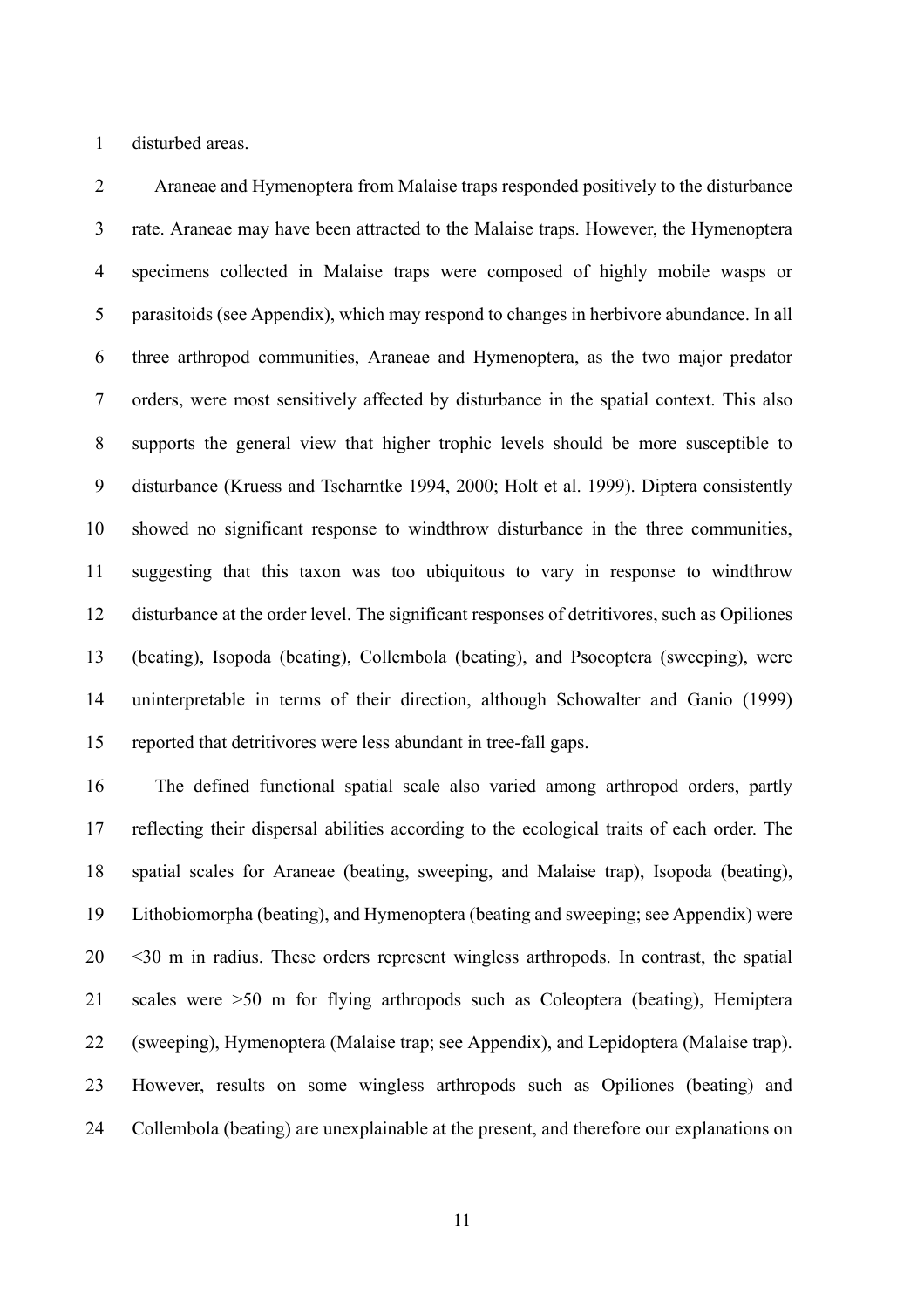1 2 the relationship between the functional spatial scale and dispersal ability are fractions of the possible ones.

3 4 5 6 7 8 9 10 11 12 13 Upon examining the relationship between trophic level and spatial distribution, Holt (1996) hypothesized that the density of species of higher trophic levels is determined at larger spatial scales than that of species in lower trophic levels. Accordingly, herbivores would be confined to local habitat patches, whereas the spatial distribution of predators should encompass several prey populations, and thus, many habitat patches. However, we found no evidence to support this hypothesis, except for parasitoid wasps of the Hymenoptera. The principal reason for this lack of support is that the relationship between body size and trophic level was confounded because we analyzed the relationship at the order level (see also Thies et al. 2003). Body size is a valid predictor of how organisms acquire resources in space (Roland and Taylor 1997; Ritchie and Olff 1999).

14 15 16 17 18 19 20 21 22 23 24 We did not consider landscape characteristics other than gap rate. Tree species composition, ecotone, forest edge, and rivers or streams, may function as sources of species diversity (Schowalter and Ganio 1999). Attempts to quantify habitat diversity (Weibull et al. 2000; Kruess 2003), such as forest type and ecotone area, in the landscape context and evaluate the contribution of the interaction between disturbance rate and habitat diversity to species diversity are potentially valuable for future research. We focused on the variation in taxon richness at the community level and abundance at the order level; as a consequence, we detected no scale-dependent responses to windthrow disturbance at the community level. However, the analysis of changes in community composition in response to disturbance using multivariate models and defining the spatial scale at a community level may be promising approaches.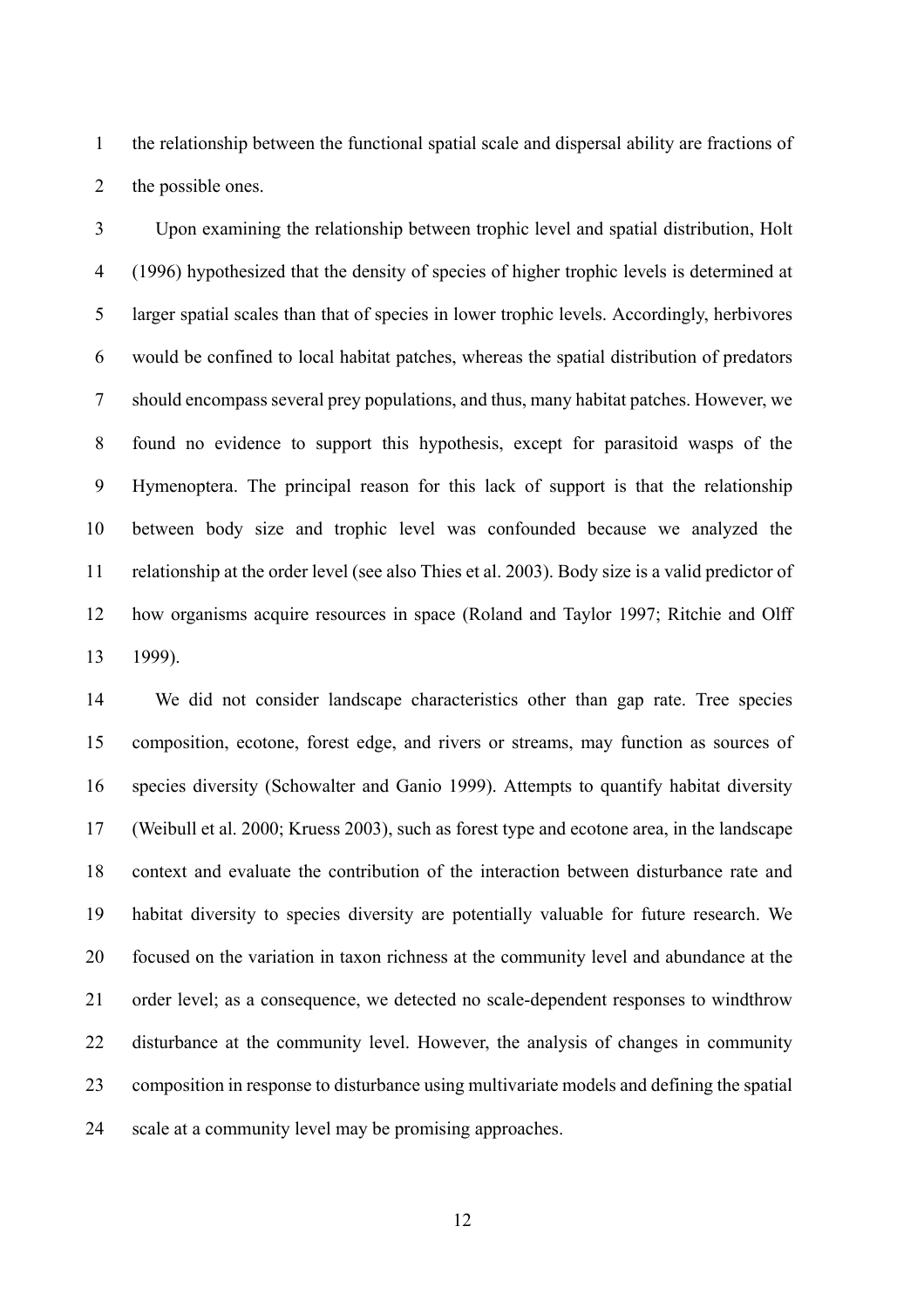1 2 3 4 5 6 7 8 9 10 11 12 13 14 15 Our study is informative for the conservation of forest entomofauna. It is necessary to quantify the amount of area required to conserve biodiversity in a landscape context, but current approaches to examining the relationship between biodiversity and ecosystem services are mostly unconcerned with spatial processes (for reviews see Schwartz 1999; Tscharntke et al. 2005). Our results provide evidence that different groups of organisms have different functional spatial scales at which they specifically respond to habitat structure. Some arthropod taxa showed statistically significant positive or negative responses to windthrow disturbance at order-specific spatial scales, reflecting their typical modes of life. Therefore, conservation plans based on the census or monitoring of only a portion of the taxa will be problematic in conserving biodiversity and ecosystem function at the landscape level. Effective plans for the conservation of biodiversity and ecosystem services should be based on the understanding of spatial-scale-dependent processes in community dynamics and interactions among different organisms and environmental elements under a spatial landscape mosaic pattern (Wiens et al. 1993; Wiegand et al. 1999; Holland et al. 2004).

16 17 18 19 20 21 22 23 24 The direction of the response to windthrow disturbance and the spatial scale of the landscape context determining the variation in abundance were fairly consistent with the ecological traits and trophic levels of each order. This implies that interactions among different groups of organisms should vary under the spatial context of the landscape mosaic. For example, habitat selection by predators at the spatial scales of their search area should be affected by the response of their prey to tree-fall gap dynamics. A prey–predator community would be assembled through complicated spatial processes (e.g., Holt 1996). Community organization at the landscape level would vary spatially through the various scale-dependent responses of and interactions among component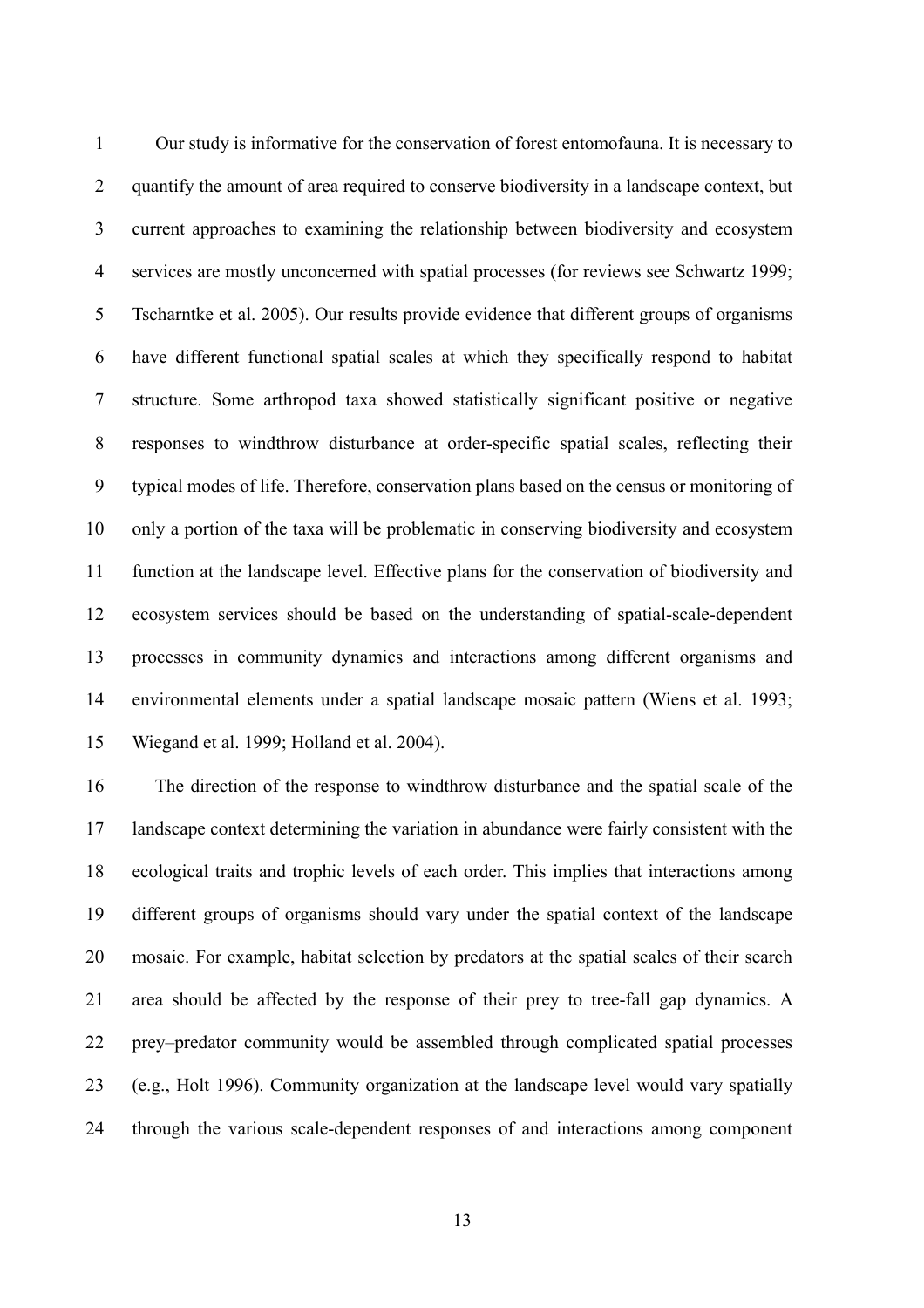1 2 3 4 5 6 7 8 organisms. This suggests that the concept of community assembly (Chase 2003) in a spatial context should be applied to understand ecosystem structure and function at the landscape level; few studies, however, have demonstrated the effects of landscape contexts on local community structure (Roland and Taylor 1997; Thies and Tscharntke 1999; Thies et al. 2003). Spatially explicit perspectives that link the specific use of space by organisms at the spatial scale the ecological process is experienced are required to resolve the responses of populations, communities, and biotic interactions in the landscape context.

9

10 11 12 13 14 15 16 **Acknowledgements** We thank the staff and graduate students at the Tomakomai Research Station, Hokkaido University, for support during the study, especially M.J. Toda for valuable discussions, J. Kim for support with fieldwork, and H. Asano and K. Ono for the identification of arthropod specimens. We are also grateful to T. Hiura and two anonymous reviews for helpful comments. Financial support was provided by the Japanese Ministry of Education, Culture, Sports, Science and Technology (nos. 09NP1501, 11440224, and 15207008).

17

```
18 
References
```
19

20 21 Chase JM (2003) Community assembly: when should history matter? Oecologia 136:489–498

22 23 24 Gonzalez A, Lawton JH, Gilbert FS, Blackburn TM, Evans-Freke I (1998) Metapopulation dynamics, abundance, and distribution in a microecosystem. Science 281:2045–2047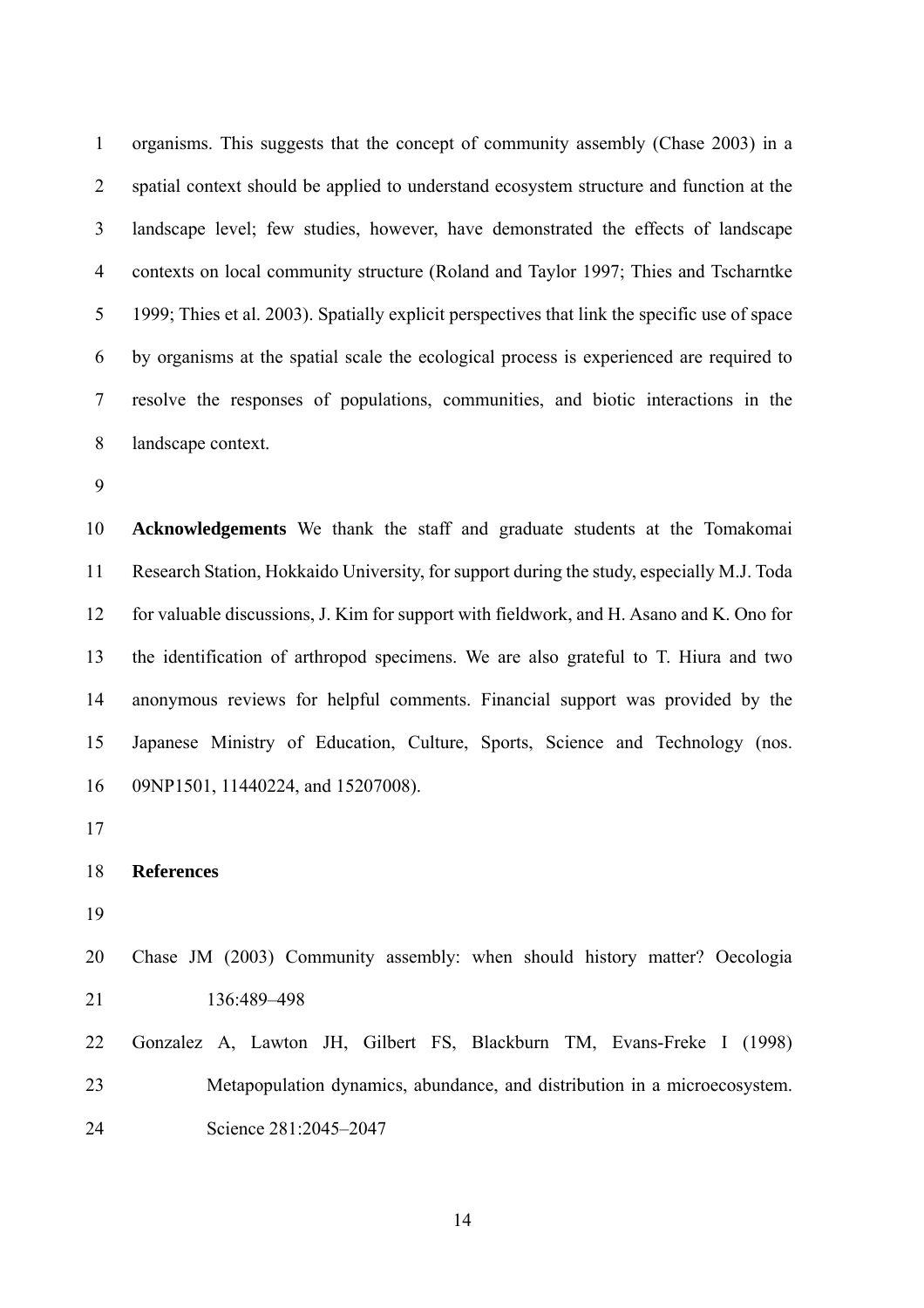| $\mathbf{1}$   | Holland JD, Bert DG, Fahrig L (2004) Determining the spatial scale of species' response    |
|----------------|--------------------------------------------------------------------------------------------|
| $\overline{2}$ | to habitat. BioScience 54:227-233                                                          |
| 3              | Holt RD (1996) Food webs in space: an island biogeographic perspective. In: Polis GA,      |
| $\overline{4}$ | Winemiller KO (eds) Food webs: integration of patterns and dynamics.                       |
| 5              | Chapman & Hall, New York, pp 313-323                                                       |
| 6              | Holt RD, Lawton JH, Polis GA, Martinez ND (1999) Trophic rank and the species–area         |
| 7              | relationship. Ecology 80:1495-1504                                                         |
| 8              | Hutchings MJ, John EA, Stewart AJA (2000) The ecological consequences of                   |
| 9              | environmental heterogeneity. Cambridge University Press, Cambridge                         |
| 10             | Joern A (2005) Disturbance by fire frequency and bison grazing modulate grasshopper        |
| 11             | assemblages in tallgrass prairie. Ecology 86:861-873                                       |
| 12             | Kareiva P (1990) Population-dynamics in spatially complex environments—theory and          |
| 13             | data. Philos Trans R Soc Lond Biol 330:175-190                                             |
| 14             | Kareiva P, Wennergren U (1995) Connecting landscape patterns to ecosystem and              |
| 15             | population processes. Nature 373:299-302                                                   |
| 16             | Kramer MG, Hansen AJ, Taper ML, Kissinger EJ (2001) Abiotic controls on long-term          |
| 17             | windthrow disturbance and temperate rain forest dynamics in southeast Alaska.              |
| 18             | Ecology 82:2749-2768                                                                       |
| 19             | Kramer MG, Sollins P, Sletten RS (2004) Soil carbon dynamics across a windthrow            |
| 20             | disturbance sequence in southeast Alaska. Ecology 85:2230–2244                             |
| 21             | A (2003) Effects of landscape structure and habitat type<br>Kruess<br>on<br>a              |
| 22             | plant-herbivore-parasitoid community. Ecography 26:283-290                                 |
| 23             | Kruess A, Tscharntke T (1994) Habitat fragmentation, species loss, and biological control. |
| 24             | Science 264:1581-1584                                                                      |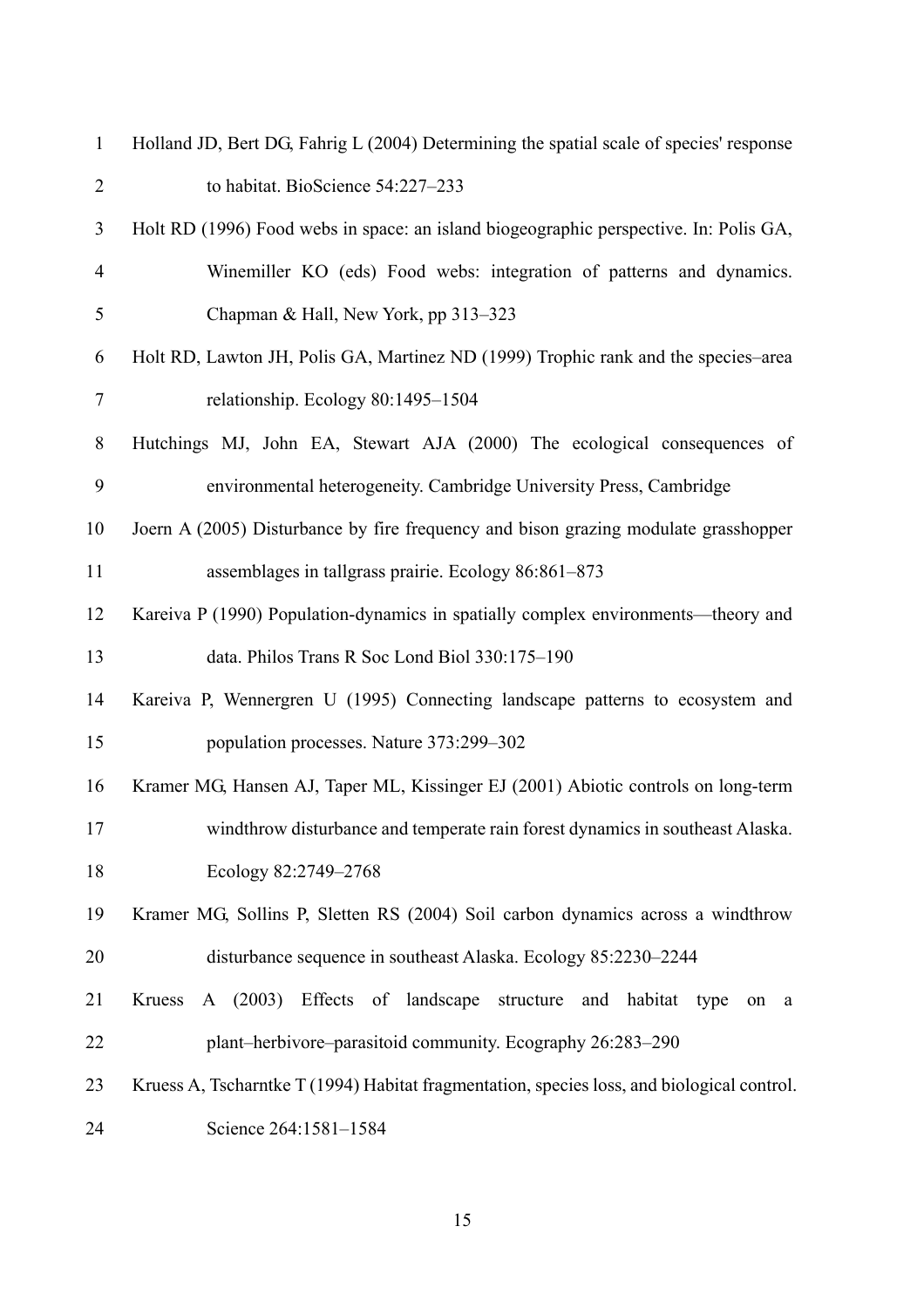| $\mathbf{1}$   | Kruess A, Tscharntke T (2000) Species richness and parasitism in a fragmented            |
|----------------|------------------------------------------------------------------------------------------|
| $\overline{2}$ | landscape: experiments and field studies with insects on Vicia sepium.                   |
| 3              | Oecologia 122:129-137                                                                    |
| $\overline{4}$ | McCullagh P, Nelder JA (1989) Generalized linear models. Chapman & Hall, London          |
| 5              | Parsons M, McLoughlin CA, Kotschy KA, Rogers KH, Rountree MW (2005) The effects          |
| 6              | of extreme floods on the biophysical heterogeneity of river landscapes. Front            |
| $\tau$         | Ecol Environ 3:487-494                                                                   |
| 8              | Pascual M, Guichard F (2005) Criticality and disturbance in spatial ecological systems.  |
| 9              | Trends Ecol Evol 20:88-95                                                                |
| 10             | Pettorelli N, Vik JO, Mysterud A, Gaillard JM, Tucker CJ, Stenseth NC (2005) Using the   |
| 11             | satellite-derived NDVI to assess ecological responses to environmental change.           |
| 12             | Trends Ecol Evol 20:503-510                                                              |
| 13             | Pickett STA, Cadenasso ML (1995) Landscape ecology-spatial heterogeneity in              |
| 14             | ecological systems. Science 269:331-334                                                  |
| 15             | Polis GA, Anderson WB, Holt RD (1997) Toward an integration of landscape and food        |
| 16             |                                                                                          |
|                | web ecology: the dynamics of spatially subsidized food webs. Annu Rev Ecol               |
| 17             | Syst 28:289-316                                                                          |
| 18             | R Development Core Team (2005) A language and environment for statistical computing.     |
| 19             | R Foundation for Statistical Computing, Vienna                                           |
| 20             | Ribas CR, Sobrinho TG, Schoereder JH, Sperber CF, Lopes-Andrade C, Soares SM             |
| 21             | (2005) How large is large enough for insects? Forest fragmentation effects at            |
| 22             | three spatial scales. Acta Oecol/Int J Ecol 27:31-41                                     |
| 23             | Ritchie ME, Olff H (1999) Spatial scaling laws yield a synthetic theory of biodiversity. |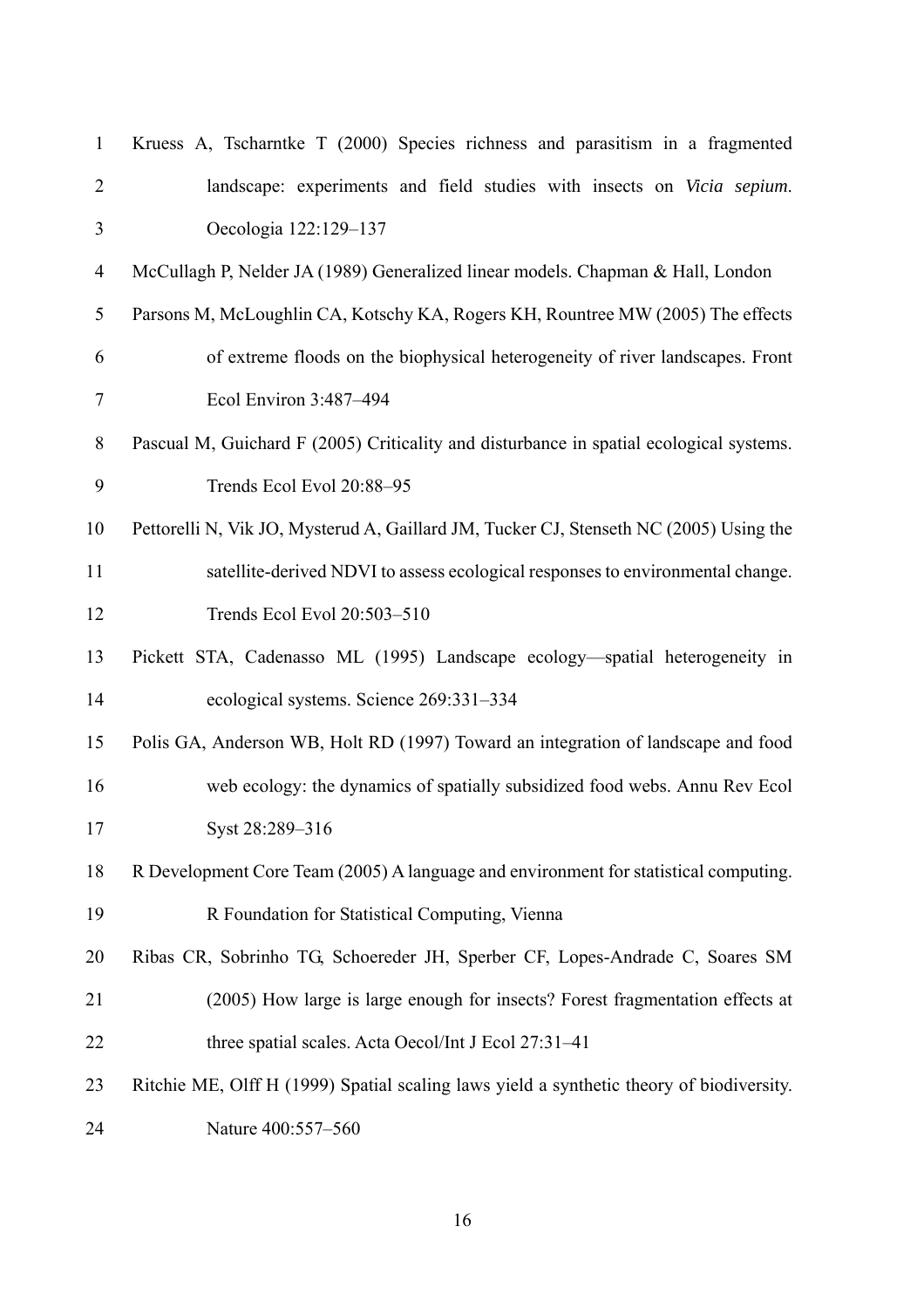| $\mathbf{1}$   | Roland J, Taylor PD (1997) Insect parasitoid species respond to forest structure at  |
|----------------|--------------------------------------------------------------------------------------|
| $\overline{2}$ | different spatial scales. Nature 386:710-713                                         |
| 3              | Schowalter TD, Ganio LM (1999) Invertebrate communities in a tropical rain forest    |
| $\overline{4}$ | canopy in Puerto Rico following Hurricane Hugo. Ecol Entomol 24:191-201              |
| 5              | Schowalter TD, Zhang YL, Progar RA (2005) Canopy arthropod response to density and   |
| 6              | distribution of green trees retained after partial harvest. Ecol Appl                |
| $\tau$         | 15:1594-1603                                                                         |
| 8              | Schwartz MW (1999) Choosing the appropriate scale of reserves for conservation. Annu |
| 9              | Rev Ecol Syst 30:83-108                                                              |
| 10             | Sinton DS, Jones JA, Ohmann JL, Swanson FJ (2000) Windthrow disturbance, forest      |
| 11             | composition, and structure in the Bull Run basin, Oregon. Ecology                    |
| 12             | 81:2539-2556                                                                         |
| 13             | Smith F, Witman JD (1999) Species diversity in subtidal landscapes: maintenance by   |
| 14             | physical processes and larval recruitment. Ecology 80:51–69                          |
| 15             | Steffan-Dewenter I, Munzenberg U, Burger C, Thies C, Tscharntke T (2002)             |
| 16             | Scale-dependent effects of landscape context on three pollinator guilds.             |
| 17             | Ecology 83:1421-1432                                                                 |
| 18             | Thies C, Roschewitz I, Tscharntke T (2005) The landscape context of cereal           |
| 19             | aphid-parasitoid interactions. Proc R Soc Lond B Biol Sci 272:203-210                |
| 20             | Thies C, Steffan-Dewenter I, Tscharntke T (2003) Effects of landscape context on     |
| 21             | herbivory and parasitism at different spatial scales. Oikos 101:18-25                |
| 22             | Thies C, Tscharntke T (1999) Landscape structure and biological control in           |
| 23             | agroecosystems. Science 285:893-895                                                  |
| 24             | Tscharntke T, Klein AM, Kruess A, Steffan-Dewenter I, Thies C (2005) Landscape       |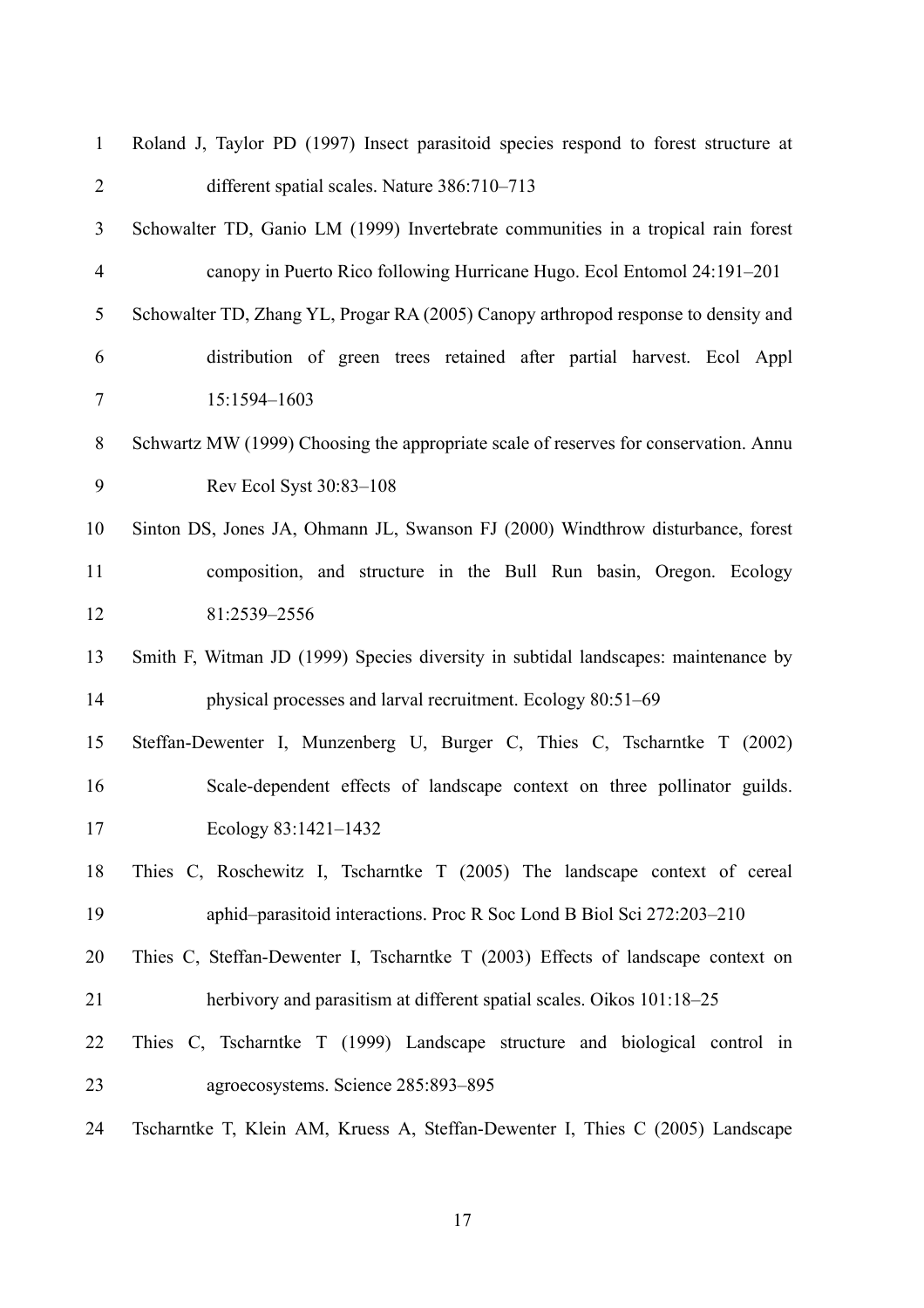| $\mathbf{1}$     | perspectives on agricultural intensification and biodiversity-ecosystem                 |
|------------------|-----------------------------------------------------------------------------------------|
| $\overline{2}$   | service management. Ecol Lett 8:857-874                                                 |
| 3                | Turner MG, Gardner RH (1991) Quantitative methods in landscape ecology: the analysis    |
| $\overline{4}$   | and interpretation of landscape heterogeneity. Springer-Verlag, New York                |
| 5                | Weibull AC, Bengtsson J, Nohlgren E (2000) Diversity of butterflies in the agricultural |
| 6                | landscape: the role of farming system and landscape heterogeneity. Ecography            |
| $\boldsymbol{7}$ | 23:743-750                                                                              |
| 8                | Wiegand T, Moloney KA, Naves J, Knauer F (1999) Finding the missing link between        |
| 9                | landscape structure and population dynamics: a spatially explicit perspective.          |
| 10               | Am Nat 154:605-627                                                                      |
| 11               | Wiens JA, Stenseth NC, Vanhorne B, Ims RA (1993) Ecological mechanisms and              |
| 12               | landscape ecology. Oikos 66:369-380                                                     |
| 13               | With KA, Cadaret SJ, Davis C (1999) Movement responses to patch structure in            |
| 14               | experimental fractal landscapes. Ecology 80:1340-1353                                   |
| 15               | With KA, Pavuk DM, Worchuck JL, Oates RK, Fisher JL (2002) Threshold effects of         |
| 16               | landscape structure on biological control in agroecosystems. Ecol Appl                  |
| 17               | $12:52 - 65$                                                                            |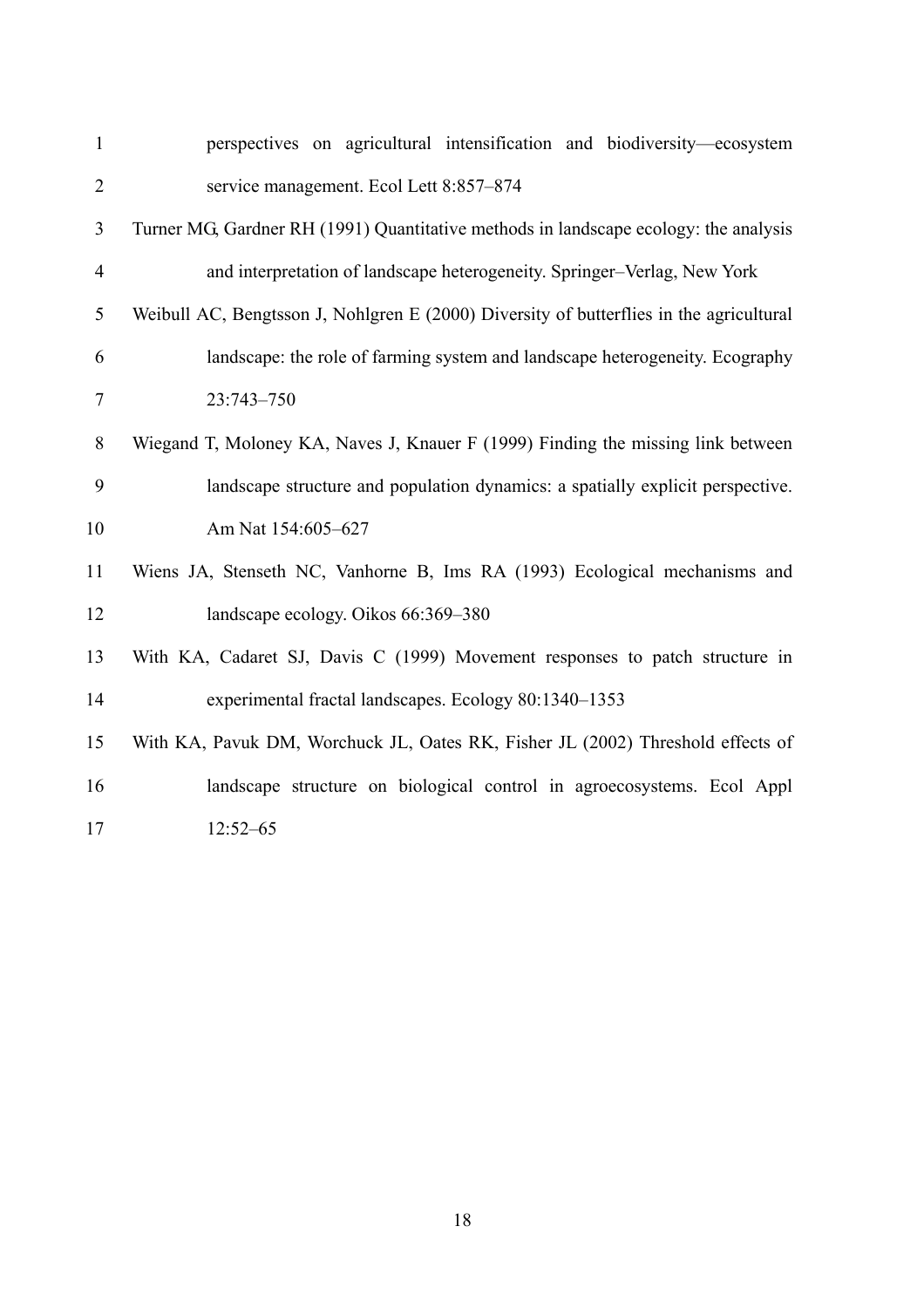1 Figure Legends

| $\mathfrak{Z}$ | Fig. 1 Map of the study site, the Tomakomai Experimental Forest, Hokkaido, northern          |
|----------------|----------------------------------------------------------------------------------------------|
| $\overline{4}$ | Japan. White cell shows the canopy gap and grey one shows living foliages. (a) Location      |
| $\mathfrak s$  | of 30 survey plots (solid circle) and the distribution of large gaps (white area) created by |
| 6              | windthrow disturbance from typhoon no. 18 in September 2004. (b) Two example plots           |
| $\tau$         | with high and low disturbance rates; five nested circular sectors ranging from 100 to 500    |
| 8              | m in radius are indicated around each survey plot.                                           |
| 9              |                                                                                              |
| 10             | Fig. 2 Disturbance-rate trajectories evaluated within nested circular sectors increasing in  |
| 11             | radius from 10 to 500 m around 30 survey plots.                                              |
| 12             |                                                                                              |
| 13             | Fig. 3 Scale-dependent responses of arthropod order richness to windthrow disturbance        |
| 14             | in communities sampled by (a) beating canopy vegetation, (b) sweeping forest-floor           |
| 15             | vegetation, and (c) using Malaise traps. The Akaike information criterion (AIC) for each     |
| 16             | model was plotted against the spatial scale (radius of the survey plot) at which the         |
| 17             | disturbance rate was evaluated. The model with the lowest AIC (indicated by an asterisk)     |
| 18             | was selected as the best-fitting model, and the corresponding scale was regarded as the      |
| 19             | "functional spatial scale." The solid line indicates the AIC for the null model independent  |
| 20             | of disturbance rate as an explanatory factor.                                                |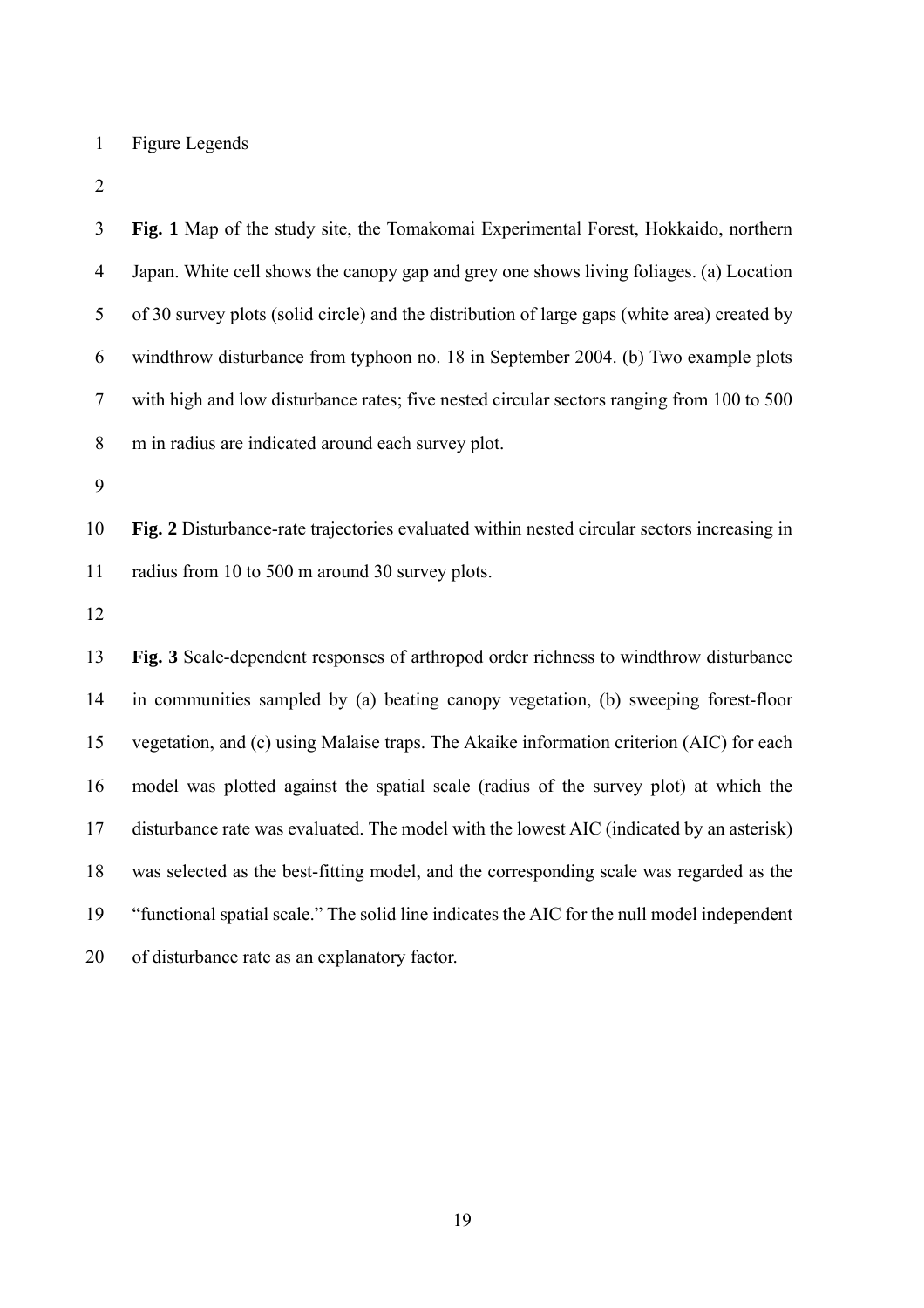**Table 1** The selected model that best explains the variation in abundance across the 30 survey plots by windthrow disturbance rate (DR), with the results of likelihood-ratio tests and the "functional spatial scale" for each arthropod order, shown separately for communities sampled by beating canopy vegetation, sweeping forest-floor vegetation, and using Malaise traps. For Orthoptera, no values are given for any sampling, because the number of individuals captured through all sampling was less than five.

| Order          | Beating                                  |             |             |           |               |                          |           |           | Sweeping    |                       |           |                          |  |
|----------------|------------------------------------------|-------------|-------------|-----------|---------------|--------------------------|-----------|-----------|-------------|-----------------------|-----------|--------------------------|--|
|                | DR<br>Likelihood-ratio test<br>Intercept |             |             |           | Response      |                          | Spatial   | Intercept | DR          | Likelihood-ratio test |           |                          |  |
|                |                                          | Coefficient | <b>Null</b> | Residual  | $P(\chi)$     | direction                | scale (m) |           | Coefficient | Null                  | Residual  | $P(\chi)$                |  |
|                |                                          |             | deviance    | deviance  |               |                          |           |           |             | deviance              | deviance  |                          |  |
|                |                                          |             | $(df=29)$   | $(df=28)$ |               |                          |           |           |             | $(df=29)$             | $(df=28)$ |                          |  |
| Opiliones      | 1.7821                                   | $-3.9907$   | 39.483      | 33.738    | $0.017*$      | negative                 | 130       | 3.2103    | $-1.0209$   | 34.205                | 31.556    | 0.104                    |  |
| Araneae        | 3.3957                                   | $-0.7381$   | 35.715      | 30.956    | $0.029*$      | negative                 | 10        | 4.0491    | $-0.7293$   | 37.460                | 30.480    | $0.008**$                |  |
| Isopoda        | 0.2367                                   | $-47.854$   | 18.891      | 8.190     | $0.001**$     | negative                 | $10\,$    | $-5.2642$ | 18.605      | 8.866                 | 8.335     | 0.466                    |  |
| Lithobiomorpha | 0.3054                                   | $-14.402$   | 32.802      | 18.842    | $<0.001***$   | negative                 | 10        |           |             |                       |           | $\blacksquare$           |  |
| Collembola     | $-8.9743$                                | 29.969      | 23.714      | 11.589    | $< 0.001$ *** | positive                 | 150       |           |             |                       |           | $\overline{\phantom{a}}$ |  |
| Dermaptera     | 1.3335                                   | $-1.0309$   | 34.728      | 33.232    | 0.221         | $\blacksquare$           |           | 1.1241    | $-1.4310$   | 35.486                | 34.727    | 0.384                    |  |
| Orthoptera     |                                          |             |             |           |               |                          |           |           |             |                       |           | $\overline{\phantom{a}}$ |  |
| Psocoptera     | 0.4495                                   | 1.4279      | 35.835      | 34.893    | 0.332         | $\overline{\phantom{a}}$ |           | $-1.8583$ | 7.8362      | 33.056                | 27.363    | $0.017*$                 |  |
| Hemiptera      | 1.6057                                   | 1.0837      | 32.549      | 31.634    | 0.339         | $\overline{\phantom{a}}$ |           | 1.9759    | 2.7689      | 37.730                | 31.287    | $0.011*$                 |  |
| Mecoptera      |                                          |             |             |           |               |                          |           | $-4.1529$ | 9.3121      | 16.118                | 13.949    | 0.141                    |  |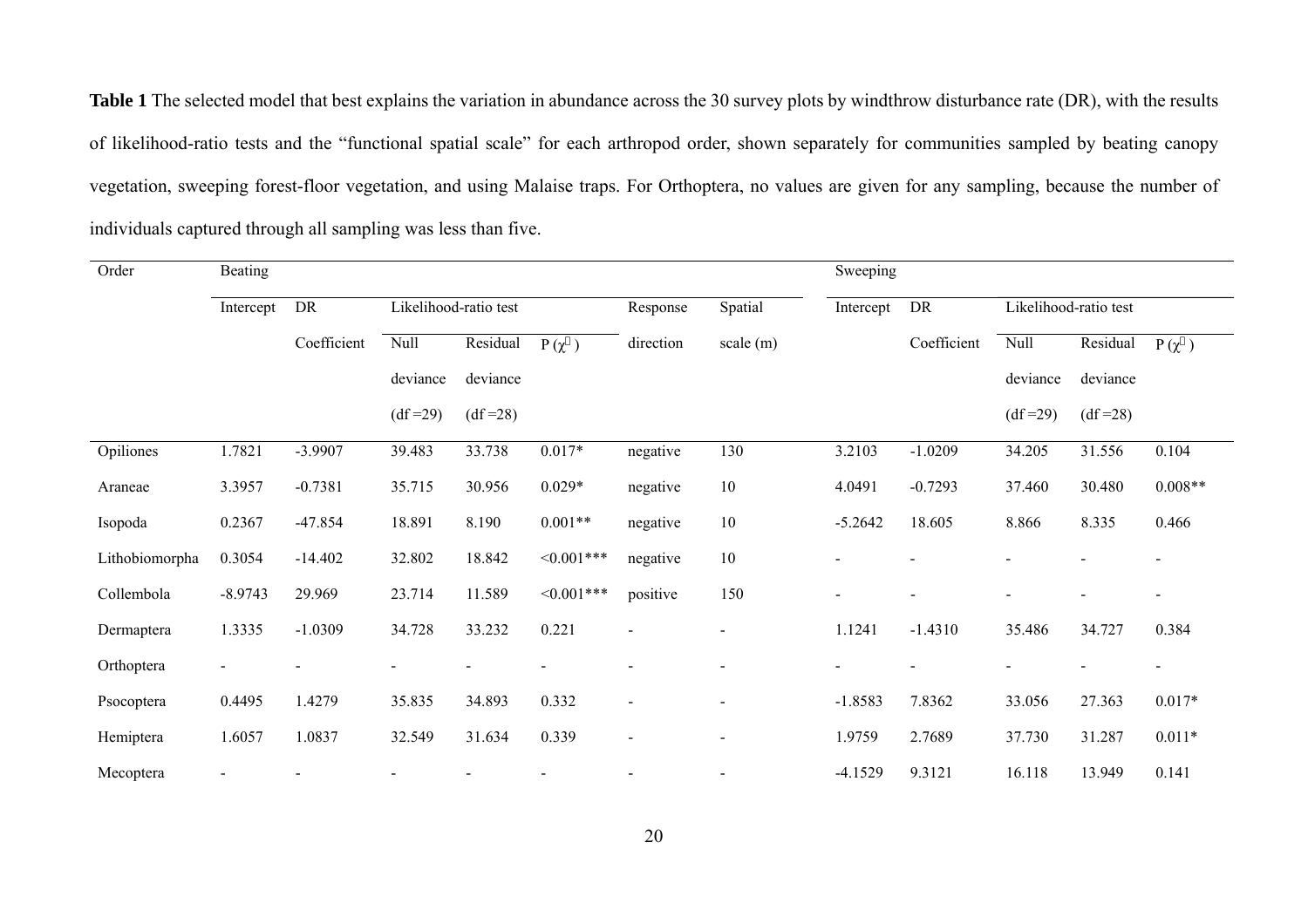| Neuroptera  | $-0.7388$                | $-3.0768$                | 19.623 | 18.911 | 0.399       | $\blacksquare$           | -                        | $-0.0625$                | 0.6802    | 31.760 | 31.291 | 0.493     |
|-------------|--------------------------|--------------------------|--------|--------|-------------|--------------------------|--------------------------|--------------------------|-----------|--------|--------|-----------|
| Trichoptera | $\overline{\phantom{a}}$ | $\overline{\phantom{0}}$ |        |        |             | -                        | $\,$                     | $\overline{\phantom{0}}$ |           |        |        | $\,$      |
| Diptera     | 0.4783                   | 2.2326                   | 37.094 | 33.846 | 0.071       | $\overline{\phantom{a}}$ | $\overline{\phantom{a}}$ | 4.6789                   | 4.3297    | 33.731 | 31.851 | 0.170     |
| Hymenoptera | 3.9151                   | $-3.3854$                | 45.669 | 32.443 | $<0.001***$ | negative                 | 10                       | 5.7530                   | $-1.5151$ | 36.889 | 31.252 | $0.018*$  |
| Coleoptera  | 2.4001                   | 3.7609                   | 36.309 | 30.382 | $0.015*$    | positive                 | 290                      | 2.6036                   | 3.2363    | 33.028 | 30.372 | 0.103     |
| Lepidoptera | .9066                    | .2838                    | 35.912 | 34.251 | 0.198       | $\sim$                   | $\,$                     | 2.6662                   | .5341     | 40.524 | 31.589 | $0.003**$ |
|             |                          |                          |        |        |             |                          |                          |                          |           |        |        |           |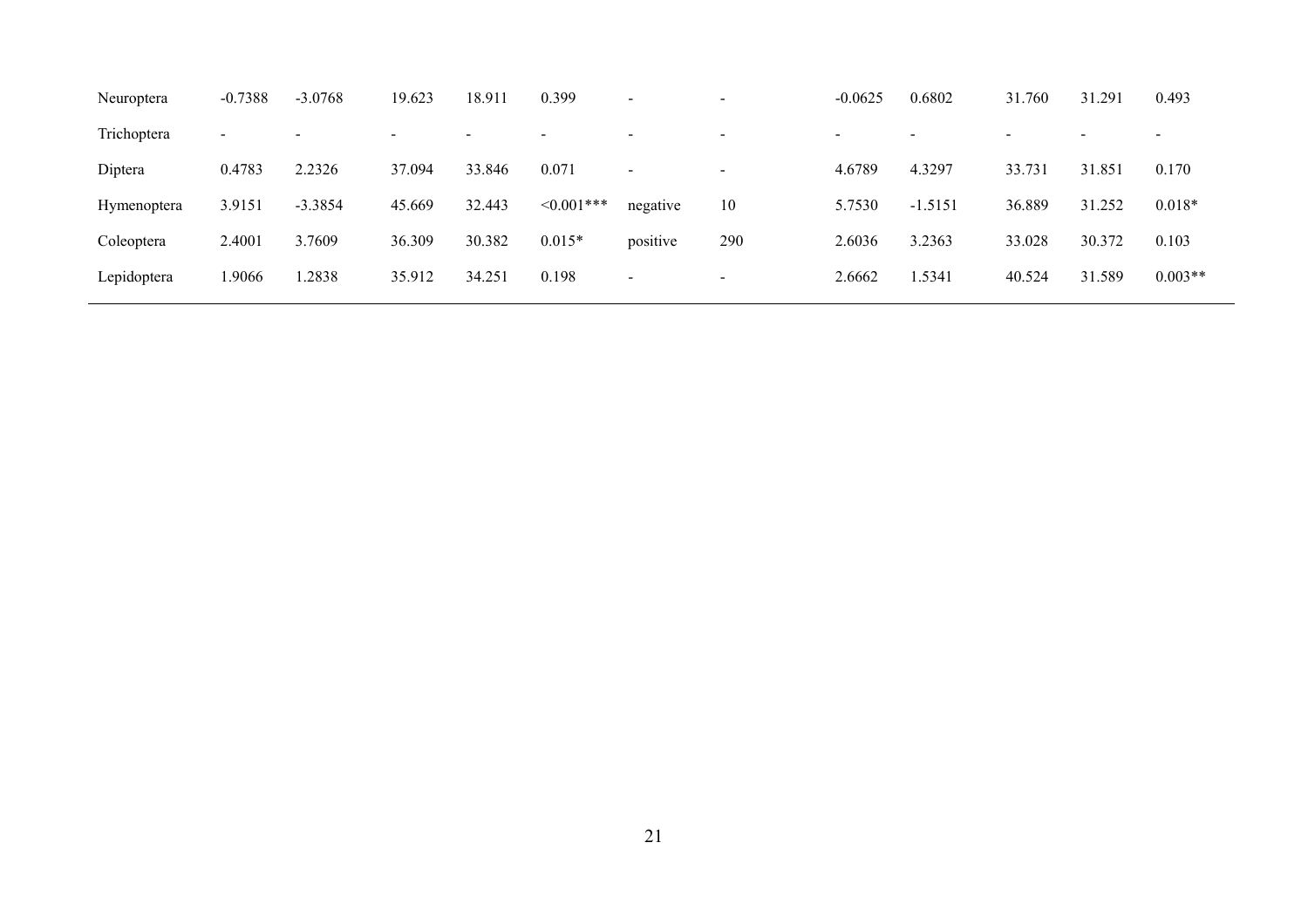## Table 1 (continued)

| Sweeping  |                          | Malaise trap             |                |                          |                          |                          |              |                          |  |
|-----------|--------------------------|--------------------------|----------------|--------------------------|--------------------------|--------------------------|--------------|--------------------------|--|
| Response  | Spatial                  | Intercept                | DR             | Likelihood-ratio test    |                          |                          | Response     | Spatial                  |  |
| direction | scale(m)                 |                          | Coefficient    | Null                     | Residual                 | $P(\chi)$                | direction    | scale $(m)$              |  |
|           |                          |                          |                | deviance                 | deviance                 |                          |              |                          |  |
|           |                          |                          |                | $(df = 29)$              | $(df = 28)$              |                          |              |                          |  |
|           | $\overline{a}$           | $\mathbf{r}$             | $\overline{a}$ | $\mathbf{r}$             | $\equiv$                 | $\overline{a}$           | $\mathbf{r}$ | $\overline{a}$           |  |
| Negative  | $10\,$                   | $-1.2430$                | 3.4938         | 32.212                   | 27.031                   | $0.023*$                 | positive     | 30                       |  |
|           |                          |                          |                |                          | $-$                      |                          |              | $\blacksquare$           |  |
|           |                          |                          |                |                          |                          | $\overline{a}$           |              | $\overline{\phantom{0}}$ |  |
|           |                          | $-0.0057$                | 2.2404         | 34.420                   | 33.621                   | 0.371                    |              | ÷.                       |  |
|           |                          | $-3.9400$                | 5.8780         | 19.334                   | 10.829                   | $0.004**$                | positive     | $10\,$                   |  |
|           | $\overline{\phantom{0}}$ | $\overline{\phantom{a}}$ |                | $\overline{a}$           | $\overline{\phantom{a}}$ | ÷,                       |              | $\blacksquare$           |  |
| Positive  | 110                      | 0.7481                   | -7.9969        | 26.947                   | 26.400                   | 0.460                    |              | $\overline{\phantom{0}}$ |  |
| Positive  | 90                       | 0.1649                   | 2.2608         | 36.920                   | 34.816                   | 0.147                    |              | $\blacksquare$           |  |
|           | $\overline{\phantom{0}}$ | $\overline{\phantom{0}}$ |                | $\overline{\phantom{0}}$ | $\overline{\phantom{0}}$ | $\overline{\phantom{0}}$ |              | $\blacksquare$           |  |
|           | $\overline{\phantom{0}}$ | 2.8051                   | $-26.384$      | 16.118                   | 14.084                   | 0.154                    |              | $\overline{\phantom{a}}$ |  |
|           |                          |                          |                |                          |                          |                          |              |                          |  |
|           | $\overline{\phantom{0}}$ | 3.8981                   | 5.7800         | 34.001                   | 33.004                   | 0.318                    |              | $\overline{\phantom{0}}$ |  |
| Negative  | 30                       | 0.9511                   | 4.5808         | 46.196                   | 32.984                   | $<0.001***$              | positive     | $70\,$                   |  |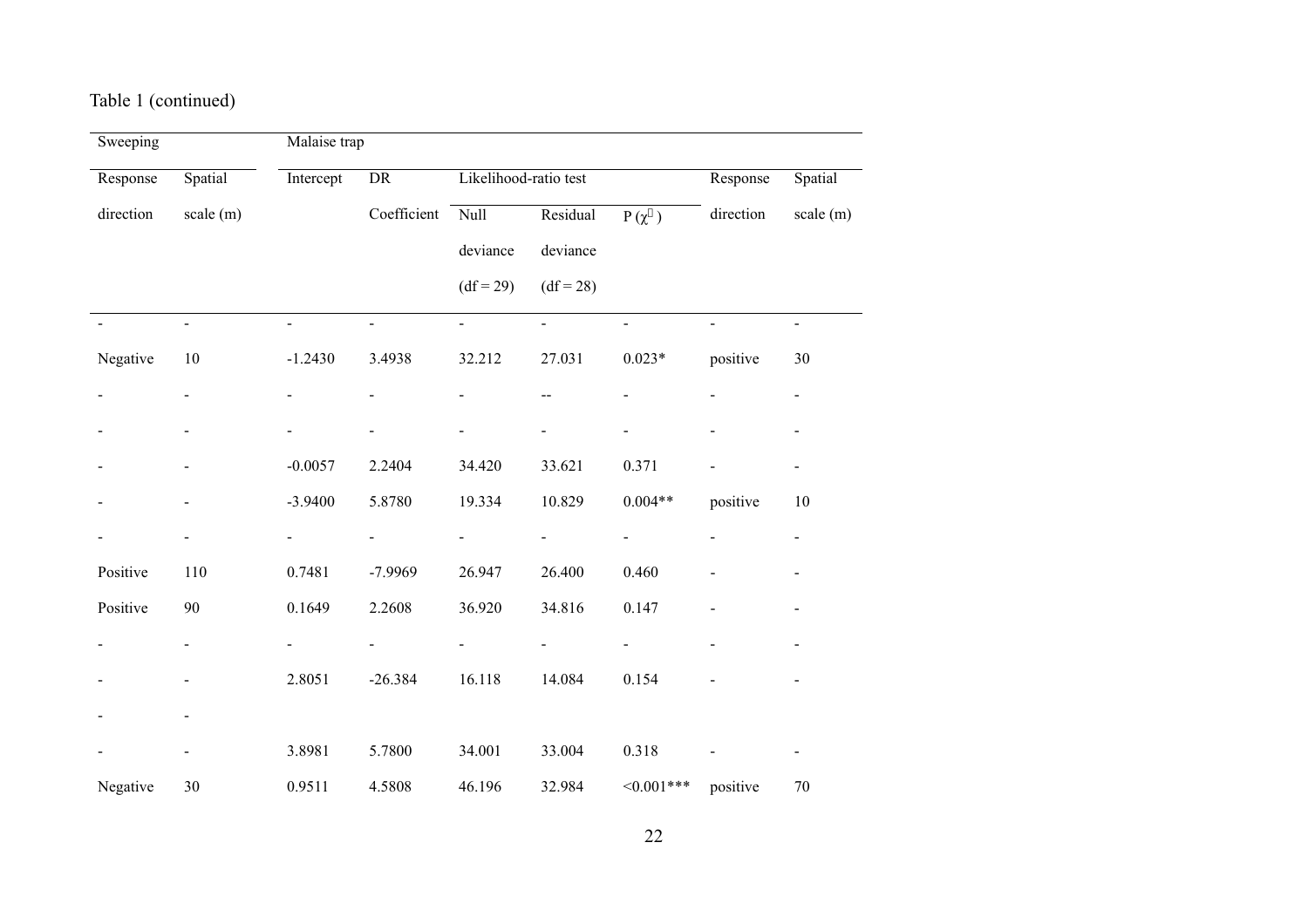| $\sim$      | $\sim$ | 1.6623 1.2386 36.279 34.566 0.191                                |  | <b>Service State</b> | $\overline{\phantom{0}}$ |
|-------------|--------|------------------------------------------------------------------|--|----------------------|--------------------------|
| Positive 10 |        | $1.0841$ $3.2238$ $45.256$ $30.053$ $\leq 0.001$ *** positive 50 |  |                      |                          |

 $*P < 0.5, **P < 0.01, **P < 0.001.$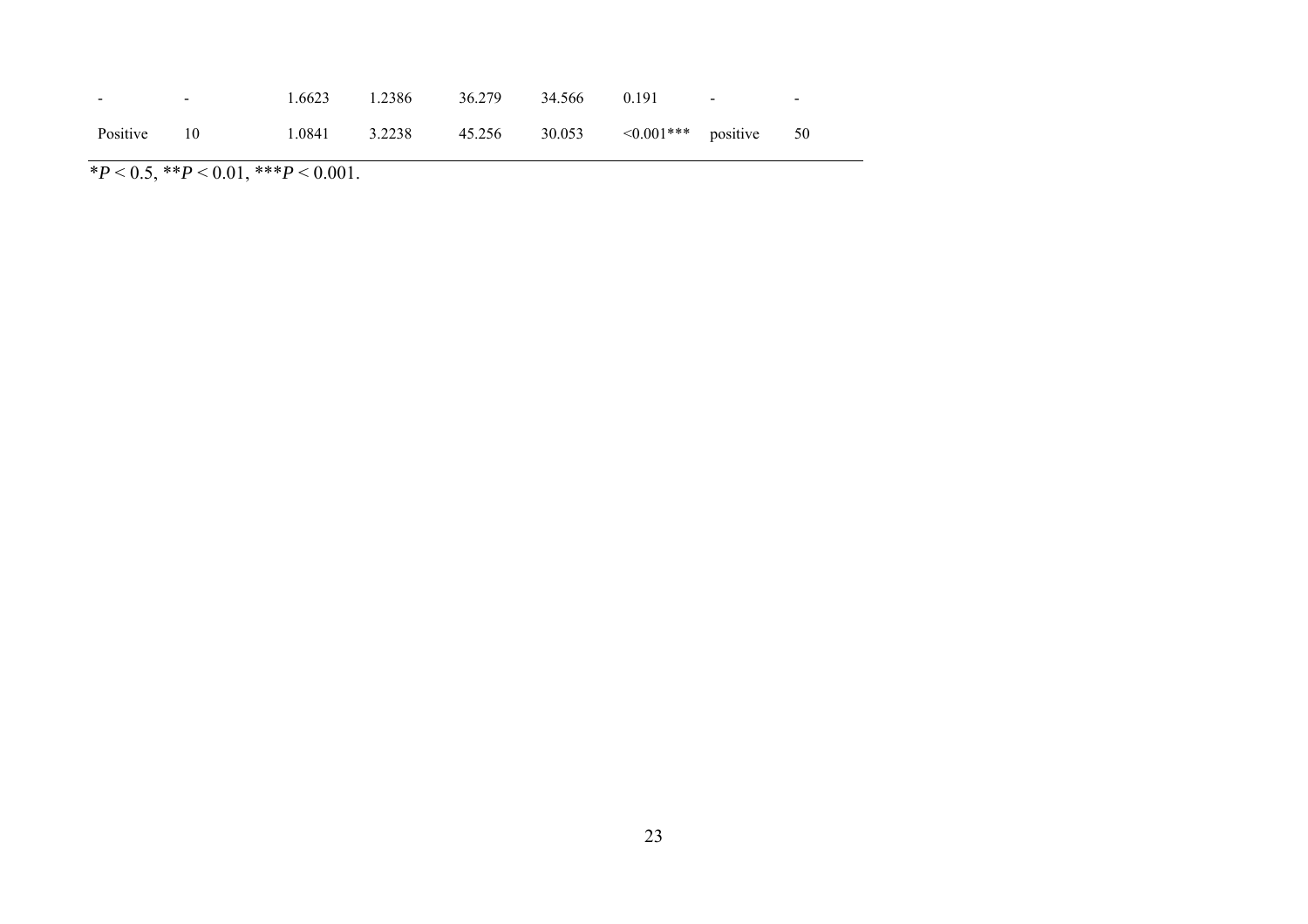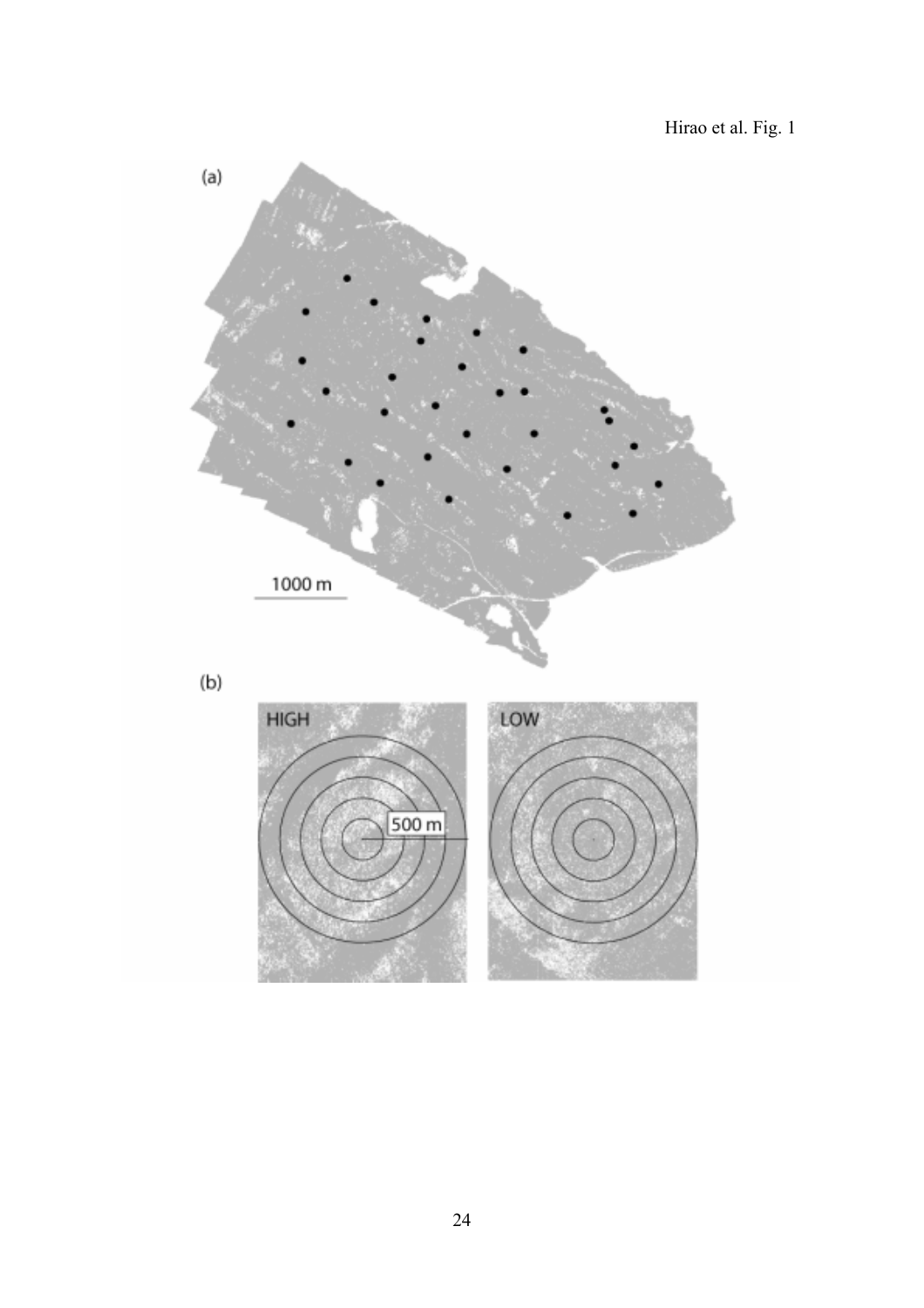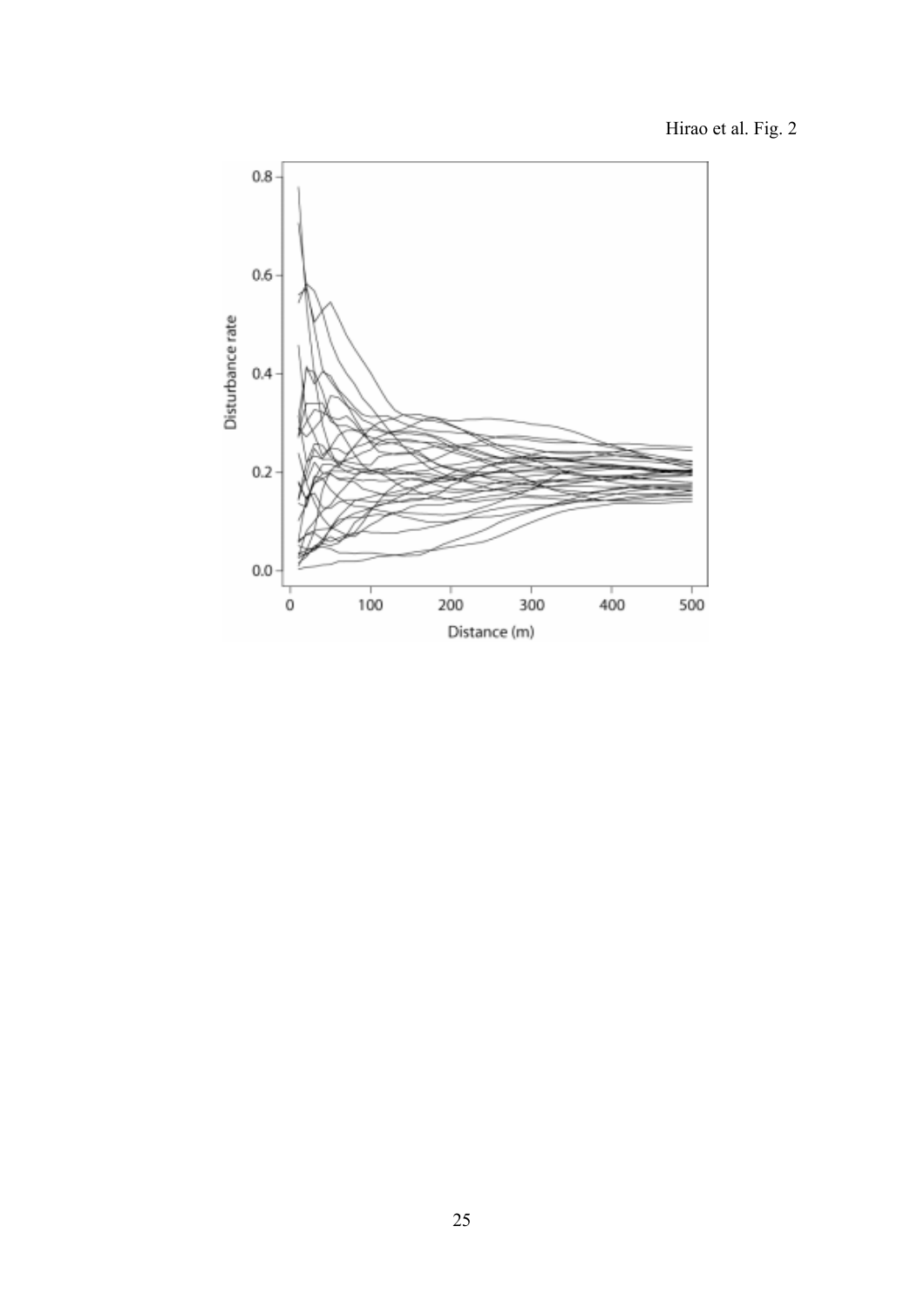